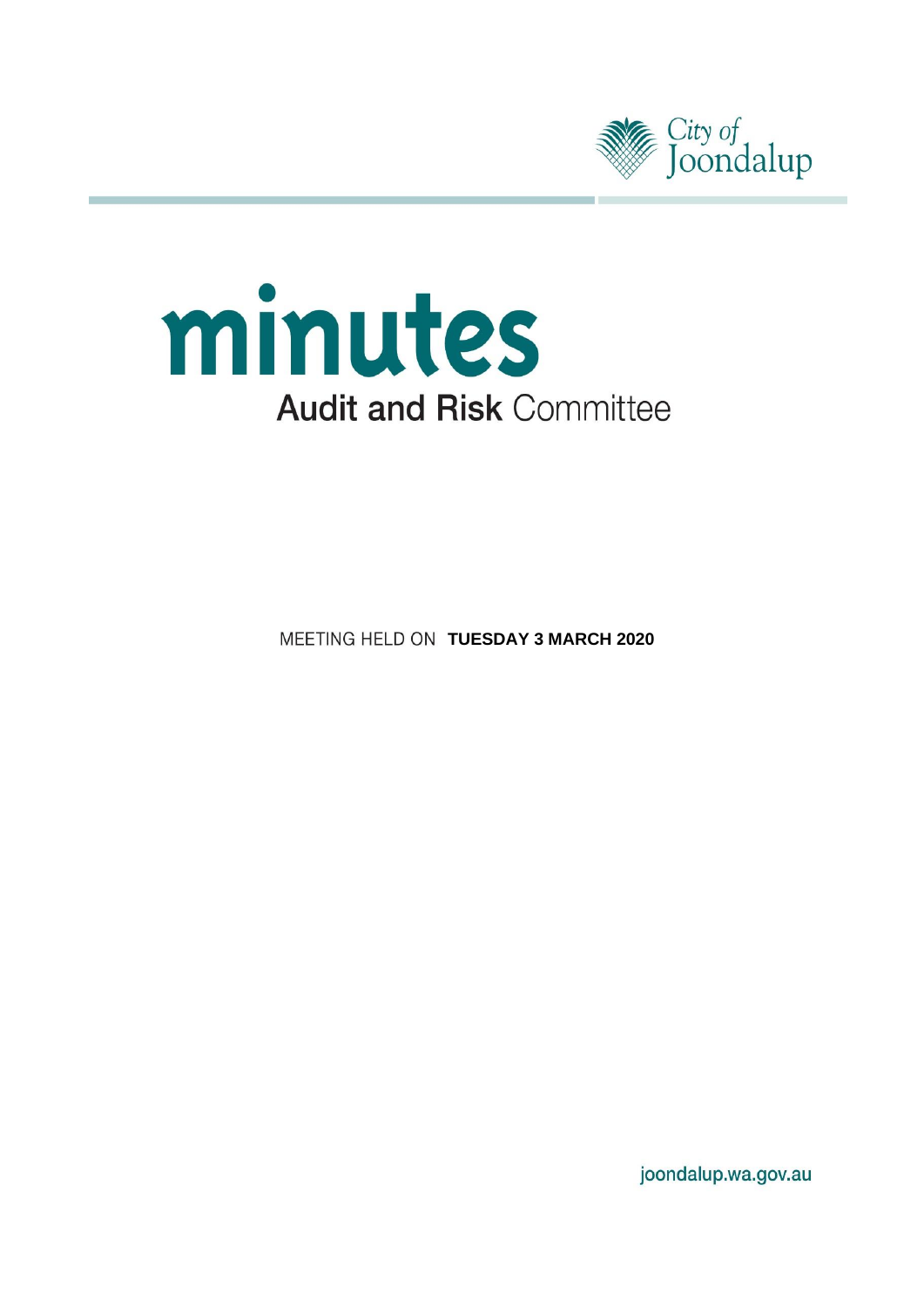# **TABLE OF CONTENTS**

| Item No.       | <b>Title</b>                                                                                             | Page No. |
|----------------|----------------------------------------------------------------------------------------------------------|----------|
|                | <b>Declaration of Opening</b>                                                                            | 3        |
|                | <b>Declarations of Interest</b>                                                                          | 4        |
|                | Apologies / Leave of absence                                                                             | 5        |
|                | <b>Confirmation of Minutes</b>                                                                           | 5        |
|                | Announcements by the Presiding Member without discussion                                                 | 5        |
|                | Identification of matters for which the meeting may be closed<br>to the public                           | 5        |
|                | <b>Petitions and deputations</b>                                                                         | 5        |
|                | <b>Reports</b>                                                                                           | 6        |
| $\mathbf 1$    | 2019 Compliance Audit Return                                                                             | 6        |
| $\overline{2}$ | <b>Integrity and Conduct Controls</b>                                                                    | 10       |
| 3              | Half Yearly Report - Write-Off of Monies - 1<br>July to<br>31 December 2019                              | 14       |
|                | Procedural Motion to allow Disclosing External Member to<br><b>Participate</b>                           | 17       |
| 4              | Three Yearly Review of Systems of Risk Management, Internal<br><b>Control and Legislative Compliance</b> | 18       |
| 5              | Status Report - Benefits Management Program                                                              | 23       |
|                | Procedural Motion to allow Disclosing External Member to<br><b>Participate</b>                           | 28       |
| 6              | Confidential - Three Yearly Review of Financial Management<br><b>Systems and Procedures</b>              | 29       |
| $\overline{7}$ | Confidential – Status Report – Office of the Auditor General<br><b>Information Systems Audit</b>         | 30       |
| 8              | Confidential - Chief Executive Officer's Credit Card Expenditure<br>(July – September 2019)              | 31       |
| 9              | Confidential - Chief Executive Officer's Credit Card Expenditure<br>(October – December 2019)            | 32       |
|                | <b>Urgent Business</b>                                                                                   | 33       |
|                | Motions of which previous notice has been given                                                          | 33       |
|                | Requests for Reports for future consideration                                                            | 33       |
|                | <b>Closure</b>                                                                                           | 33       |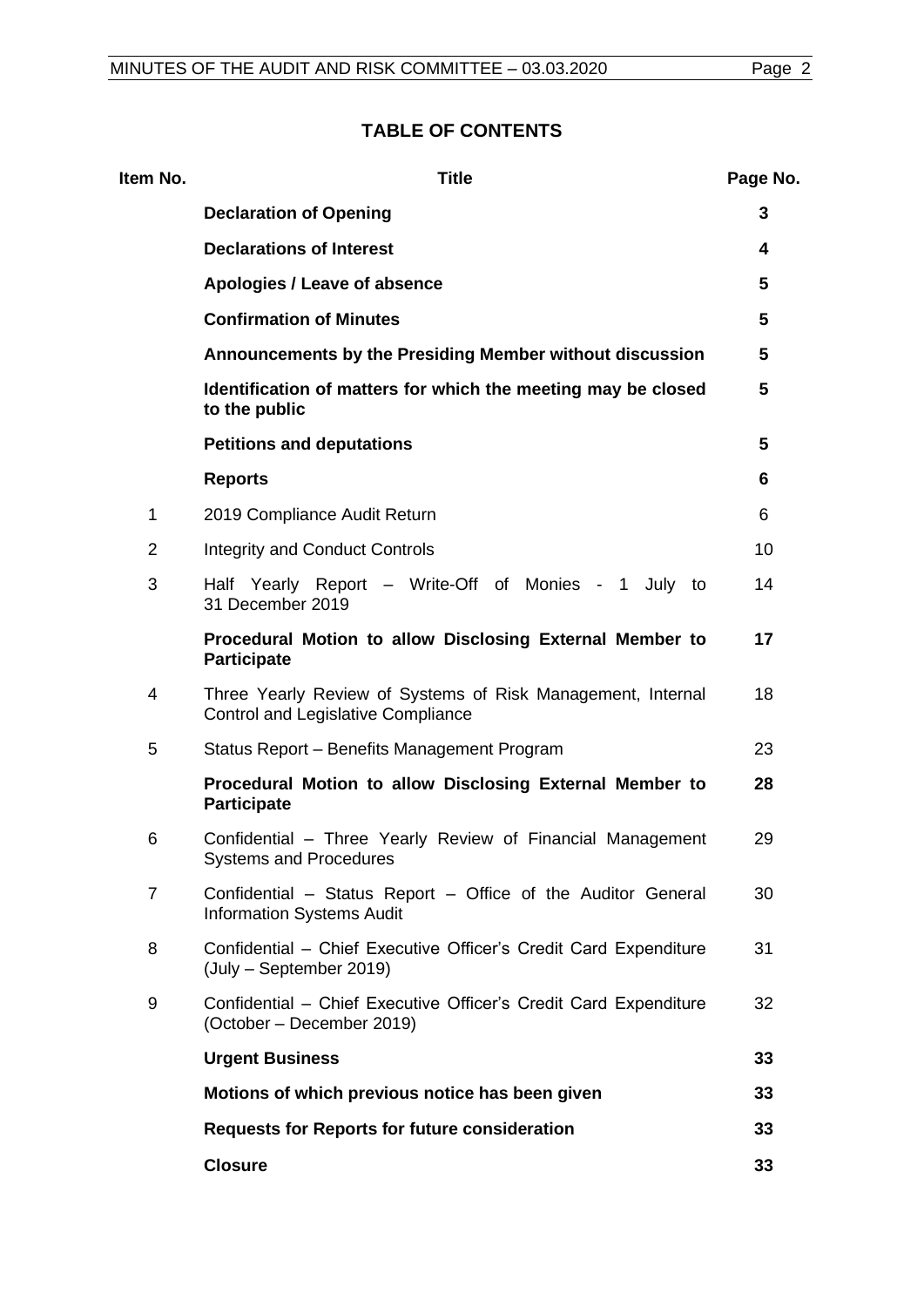# **CITY OF JOONDALUP**

#### **MINUTES OF THE AUDIT AND RISK COMMITTEE MEETING HELD IN CONFERENCE ROOM 2, JOONDALUP CIVIC CENTRE, BOAS AVENUE, JOONDALUP ON TUESDAY 3 MARCH 2020.**

# **ATTENDANCE**

#### **Committee Members**

| Cr Tom McLean, JP                  | <b>Presiding Member</b>        |               |
|------------------------------------|--------------------------------|---------------|
| Mayor Hon. Albert Jacob, JP        |                                |               |
| <b>Cr Christine Hamilton-Prime</b> | <b>Deputy Presiding Member</b> |               |
| Cr John Logan                      |                                |               |
| Cr Christopher May                 |                                |               |
| Cr Philippa Taylor                 |                                |               |
| Cr Suzanne Thompson                |                                | from $5.49pr$ |
| Mr Richard Thomas                  | <b>External Member</b>         |               |
|                                    |                                |               |

# **Observers**

Cr Russell Poliwka *from 5.46pm* Cr John Raftis

# **Officers**

Mr Garry Hunt Chief Executive Officer<br>
Mr Mat Humfrev Corporate Server Mr Mat Humfrey **Director Corporate Services**<br>Mr Brad Sillence Manager Governance Mr Roney Oommen Manager Financial Services<br>
Mr Peter McGuckin
Mr Peter McGuckin
Mr Peter McGuckin
Mr Peter McGuckin
Mr Peter McGuckin
Mr Peter McGuckin
Mr Peter McGuckin
Mr Peter McGuckin
Mr Peter McGuckin
Mr Peter McGucki Mr Peter McGuckin Mrs Vivienne Stampalija<br>
Mrs Leslev Tavlor<br>
Governance Officer Mrs Lesley Taylor

Manager Governance Ms Christine Robinson Manager Executive and Risk Services

# <span id="page-2-0"></span>**DECLARATION OF OPENING**

The Presiding Member declared the meeting open at 5.45pm.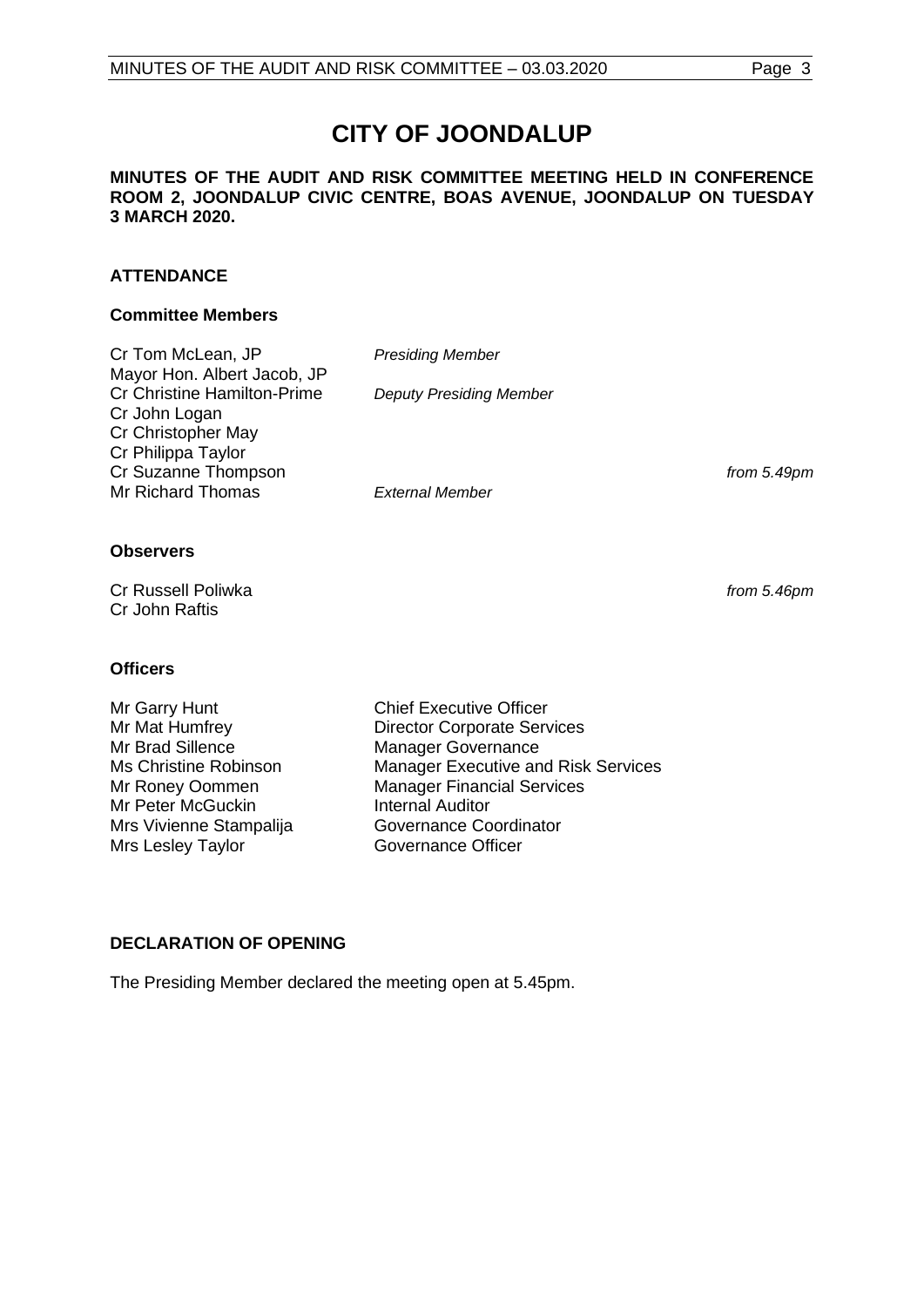*Cr Poliwka entered the Room at 5.46pm.*

# <span id="page-3-0"></span>**DECLARATIONS OF INTEREST**

#### **Disclosures of Financial / Proximity Interest**

A declaration under this section requires that the nature of the interest must be disclosed. Consequently a member who has made a declaration must not preside, participate in, or be present during any discussion or decision-making procedure relating to the matter the subject of the declaration. An employee is required to disclose their financial interest and if required to do so by the Council must disclose the extent of the interest. Employees are required to disclose their financial interests where they are required to present verbal or written reports to the Council. Employees are able to continue to provide advice to the Council in the decision making process if they have disclosed their interest.

| <b>Name/Position</b>      | Mr Richard Thomas, External Member.                                                                                                                  |  |  |
|---------------------------|------------------------------------------------------------------------------------------------------------------------------------------------------|--|--|
| <b>Item No./Subject</b>   | Item 4 - Chief Executive Officer's Three Yearly Review of Systems                                                                                    |  |  |
|                           | of Risk Management, Internal Control and Legislative Compliance.                                                                                     |  |  |
| <b>Nature of interest</b> | Financial Interest.                                                                                                                                  |  |  |
| <b>Extent of Interest</b> | As previously disclosed, as a former partner of Deloitte, Mr Thomas<br>still receives a quarterly payment under the terms of his Retirement<br>Deed. |  |  |

| <b>Name/Position</b>      | Mr Richard Thomas, External Member.                                                                                                                  |
|---------------------------|------------------------------------------------------------------------------------------------------------------------------------------------------|
| <b>Item No./Subject</b>   | Item 6 - Confidential – Three Yearly Review of Financial                                                                                             |
|                           | Management Systems and Procedures.                                                                                                                   |
| <b>Nature of interest</b> | Financial Interest.                                                                                                                                  |
| <b>Extent of Interest</b> | As previously disclosed, as a former partner of Deloitte, Mr Thomas<br>still receives a quarterly payment under the terms of his Retirement<br>Deed. |

# **Disclosures of interest affecting impartiality**

Elected Members (in accordance with Regulation 11 of the *Local Government [Rules of Conduct] Regulations 2007)* and employees (in accordance with the Code of Conduct) are required to declare any interest that may affect their impartiality in considering a matter. This declaration does not restrict any right to participate in or be present during the decision-making process. The Elected Member/employee is also encouraged to disclose the nature of the interest.

| <b>Name/Position</b>      | Mr Garry Hunt, Chief Executive Officer.                       |
|---------------------------|---------------------------------------------------------------|
| <b>Item No./Subject</b>   | Item 8 - Confidential - Chief Executive Officer's Credit Card |
|                           | Expenditure (July - September 2019).                          |
| <b>Nature of interest</b> | Interest that may affect impartiality.                        |
| <b>Extent of Interest</b> | The Chief Executive Officer is the card holder.               |

| <b>Name/Position</b>      | Mr Garry Hunt, Chief Executive Officer.                       |  |  |
|---------------------------|---------------------------------------------------------------|--|--|
| <b>Item No./Subject</b>   | Item 9 - Confidential - Chief Executive Officer's Credit Card |  |  |
|                           | Expenditure (October - December 2019).                        |  |  |
| <b>Nature of interest</b> | Interest that may affect impartiality.                        |  |  |
| <b>Extent of Interest</b> | The Chief Executive Officer is the card holder.               |  |  |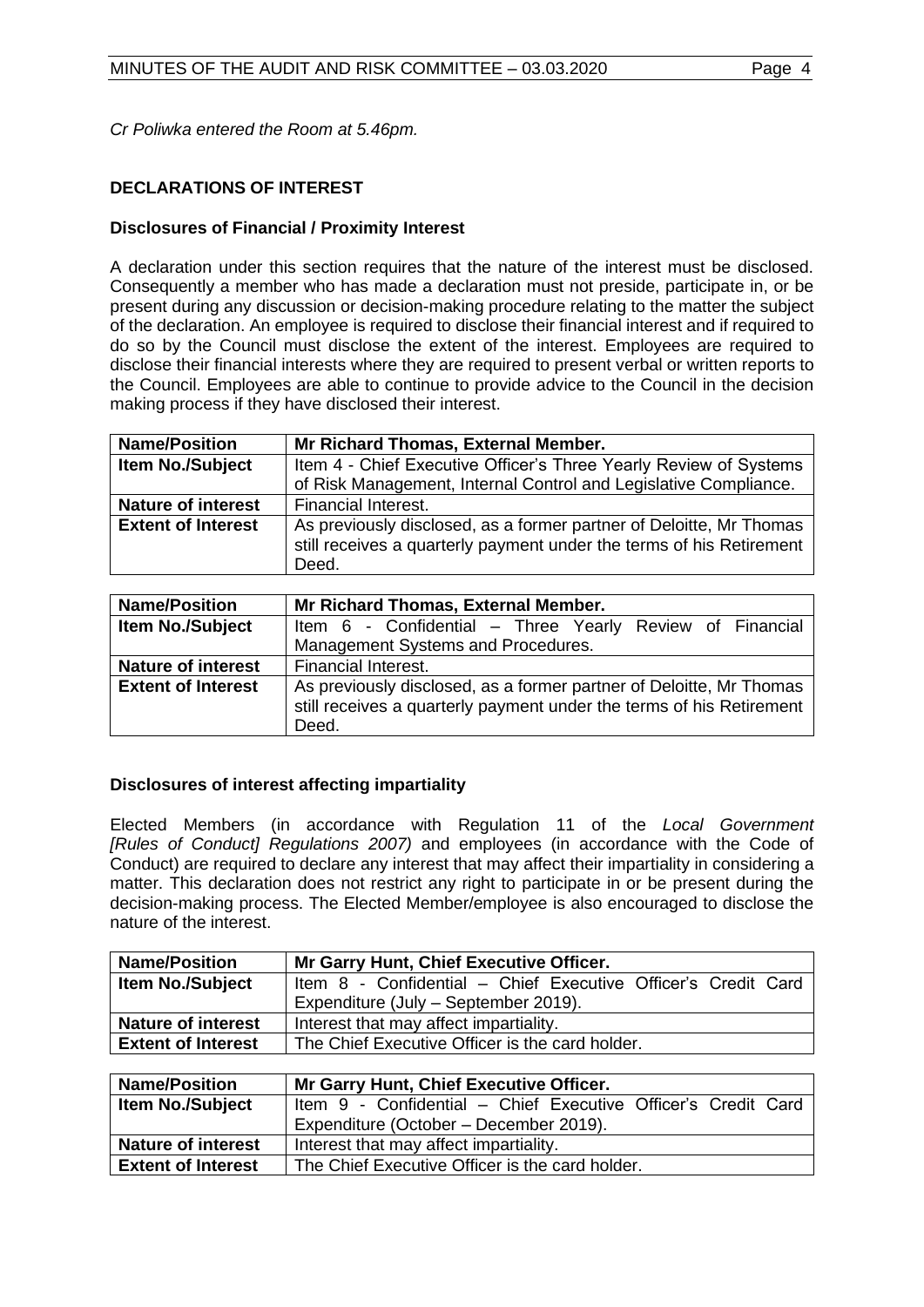# <span id="page-4-0"></span>**APOLOGIES / LEAVE OF ABSENCE**

#### **Leave of Absence previously approved**

| Cr Russ Fishwick, JP               | 25 February to 3 March 2020 inclusive; |
|------------------------------------|----------------------------------------|
| Cr John Logan                      | 12 to 15 March 2020 inclusive;         |
| Cr John Logan                      | 26 April to 3 May 2020 inclusive;      |
| <b>Cr Christine Hamilton-Prime</b> | 1 May to 8 June 2020 inclusive.        |

#### <span id="page-4-1"></span>**CONFIRMATION OF MINUTES**

#### MINUTES OF THE AUDIT AND RISK COMMITTEE HELD ON 12 NOVEMBER 2019

**MOVED Cr May, SECONDED Cr Hamilton-Prime that the minutes of the meeting of the Audit and Risk Committee held on 12 November 2019 be confirmed as a true and correct record.**

#### **The Motion was Put and CARRIED (7/0)**

**In favour of the Motion:** Cr McLean, Mayor Jacob, Crs Hamilton-Prime, Logan, May, Taylor and Mr Thomas.

# <span id="page-4-2"></span>**ANNOUNCEMENTS BY THE PRESIDING MEMBER WITHOUT DISCUSSION**

Nil.

# <span id="page-4-3"></span>**IDENTIFICATION OF MATTERS FOR WHICH THE MEETING MAY BE CLOSED TO THE PUBLIC**

In accordance with Clause 5.2 of the City's *Meeting Procedures Local Law 2013*, this meeting was not open to the public.

# <span id="page-4-4"></span>**PETITIONS AND DEPUTATIONS**

Nil.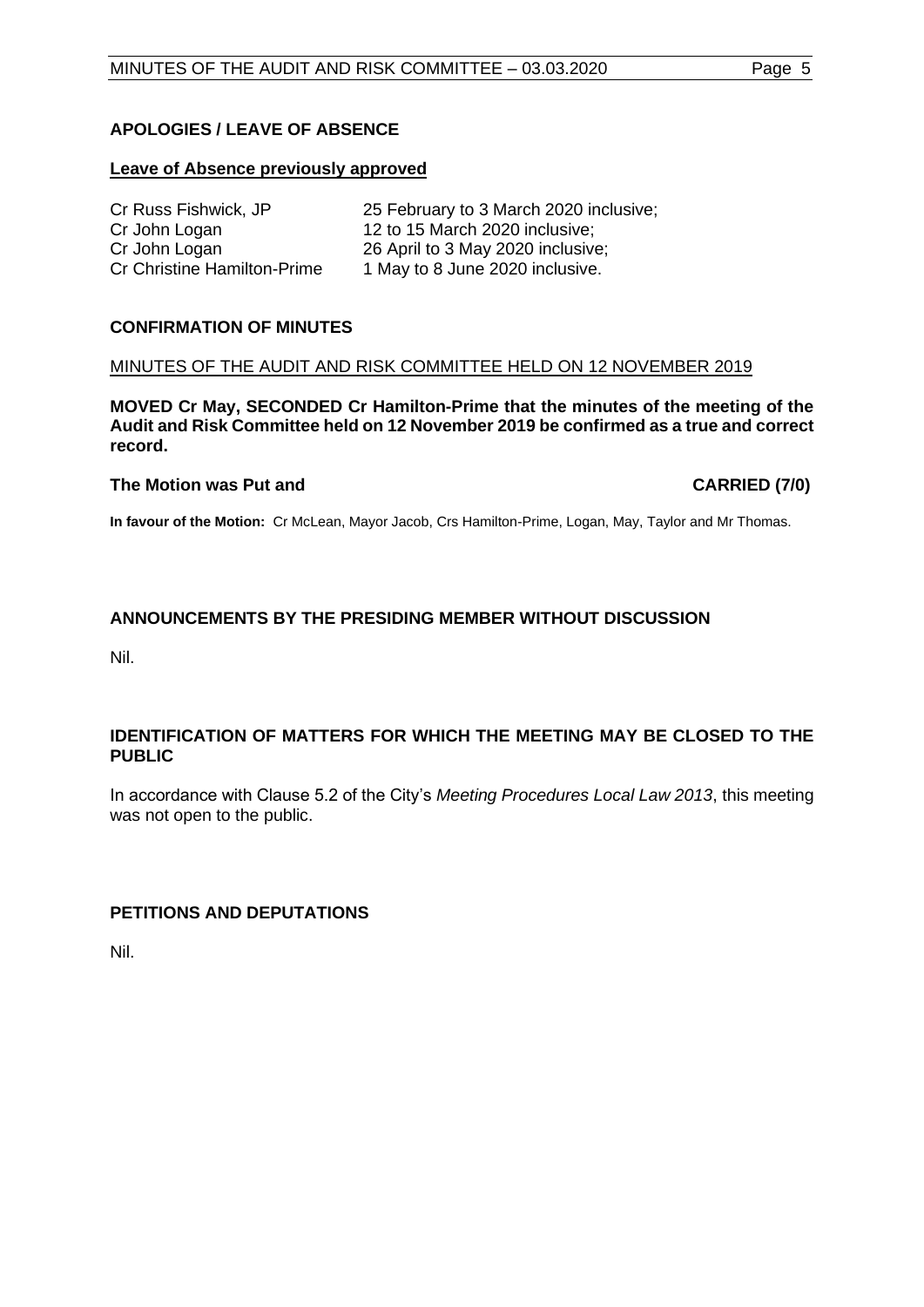<span id="page-5-0"></span>**REPORTS**

<span id="page-5-1"></span>

| <b>2019 COMPLIANCE AUDIT RETURN</b>                                                                                                                                                                                               |
|-----------------------------------------------------------------------------------------------------------------------------------------------------------------------------------------------------------------------------------|
| All                                                                                                                                                                                                                               |
| Mr Garry Hunt<br>Office of the CEO                                                                                                                                                                                                |
| 32481, 09492, 101515                                                                                                                                                                                                              |
| Attachment 1<br>2019 Compliance Audit Return                                                                                                                                                                                      |
| <b>AUTHORITY / DISCRETION</b><br>Executive - The substantial direction setting and oversight<br>role of Council, such as adopting plans and reports,<br>accepting tenders, directing operations, setting and<br>amending budgets. |
|                                                                                                                                                                                                                                   |

#### **PURPOSE**

For Council to adopt the City's 2019 Compliance Audit Return (the Return) prior to it being submitted to the Department of Local Government, Sport and Cultural Industries (DLGSC).

#### **EXECUTIVE SUMMARY**

The DLGSC Compliance Audit Return for the period 1 January to 31 December 2019 has been completed and is required to be adopted by Council before being submitted to the DLGSC by 31 March 2020.

*It is therefore recommended that Council:*

- *1 ADOPTS the completed 2019 Local Government Compliance Audit Return for the period 1 January to 31 December 2019 forming Attachment 1 to this Report;*
- *2 in accordance with Regulation 15 of the Local Government (Audit) Regulations 1996, SUBMITS the completed Compliance Audit Return as detailed in Part 1 above, to the Department of Local Government, Sport and Cultural Industries.*

# **BACKGROUND**

Regulation 14 of the *Local Government (Audit) Regulations 1996* requires a local government to carry out a compliance audit for the period 1 January to 31 December in each year. After carrying out a compliance audit the local government is to prepare a compliance audit return in a form approved by the Minister. The Audit and Risk Committee is to review the Return before it is presented to Council for adoption.

Regulation 15 of the *Local Government (Audit) Regulations 1996* requires the Return to be certified by the Mayor and the Chief Executive Officer before being submitted to the DLGSC, along with the relevant section of the minutes, by 31 March following the period to which the Return relates.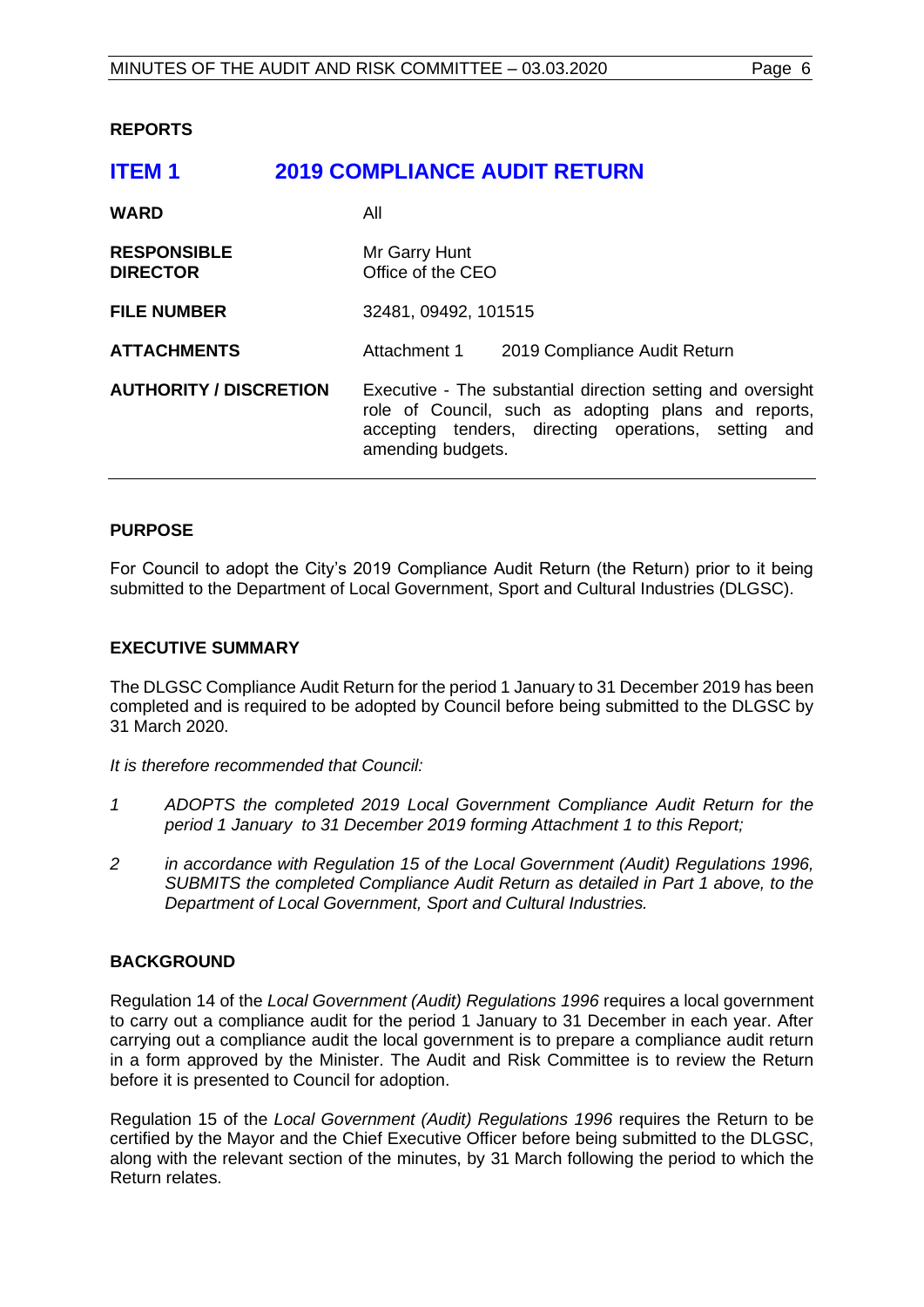The 2019 Return was made available to local government authorities by the DLGSC via its centralised portal called 'Smart Hub'. The 2019 Return is similar to previous years and focuses on high risk areas of compliance and statutory reporting as prescribed in Regulation 13 of the *Local Government (Audit) Regulations 1996.*

The 2019 Return includes the additional category of "Elections" which took place during 2019, and for the first time the 2019 Return also includes the category "Optional Questions" which the City has provided responses for.

# **DETAILS**

The 2019 Return contains the following compliance categories:

- Commercial Enterprises by Local Governments.
- Delegation of Power / Duty.
- Disclosure of Interest.
- Disposal of Property.
- Elections.
- Finance.
- Integrated Planning and Reporting.
- Local Government Employees.
- Official Conduct.
- Optional Questions.
- Tenders for Providing Goods and Services.

The relevant managers were required to complete the responses to the Return's questions which were approved by their Director before being forwarded to the Internal Auditor for review and input via the 'Smart Hub' on the DLGSC website. The Return has been completed and is now required to be adopted by Council before being finalised and submitted to the DLGSC by 31 March 2020.

It should be noted that the Return indicates some areas of non-compliance as follows:

• Disclosure of Interest Question 7:

An oversight of the City's governance processes failed to identify two employees acting in designated positions which resulted in requests for the submission of a primary return being issued to them late. Therefore, the primary returns were not lodged by the two newly designated employees within three months of commencing in the position. The primary returns were subsequently lodged by both employees.

• Local Government Employees Question 2:

The designated senior employee position of Director Corporate Services was not advertised in a newspaper circulating throughout the state as required by Administration Regulation 18A. The position was advertised through electronic media.

• Tenders for Providing Goods and Services Question 14:

The notice issued for one expression of interest omitted the names of all persons listed as acceptable tenderers. A correction notice was issued in 2020 to correct the oversight.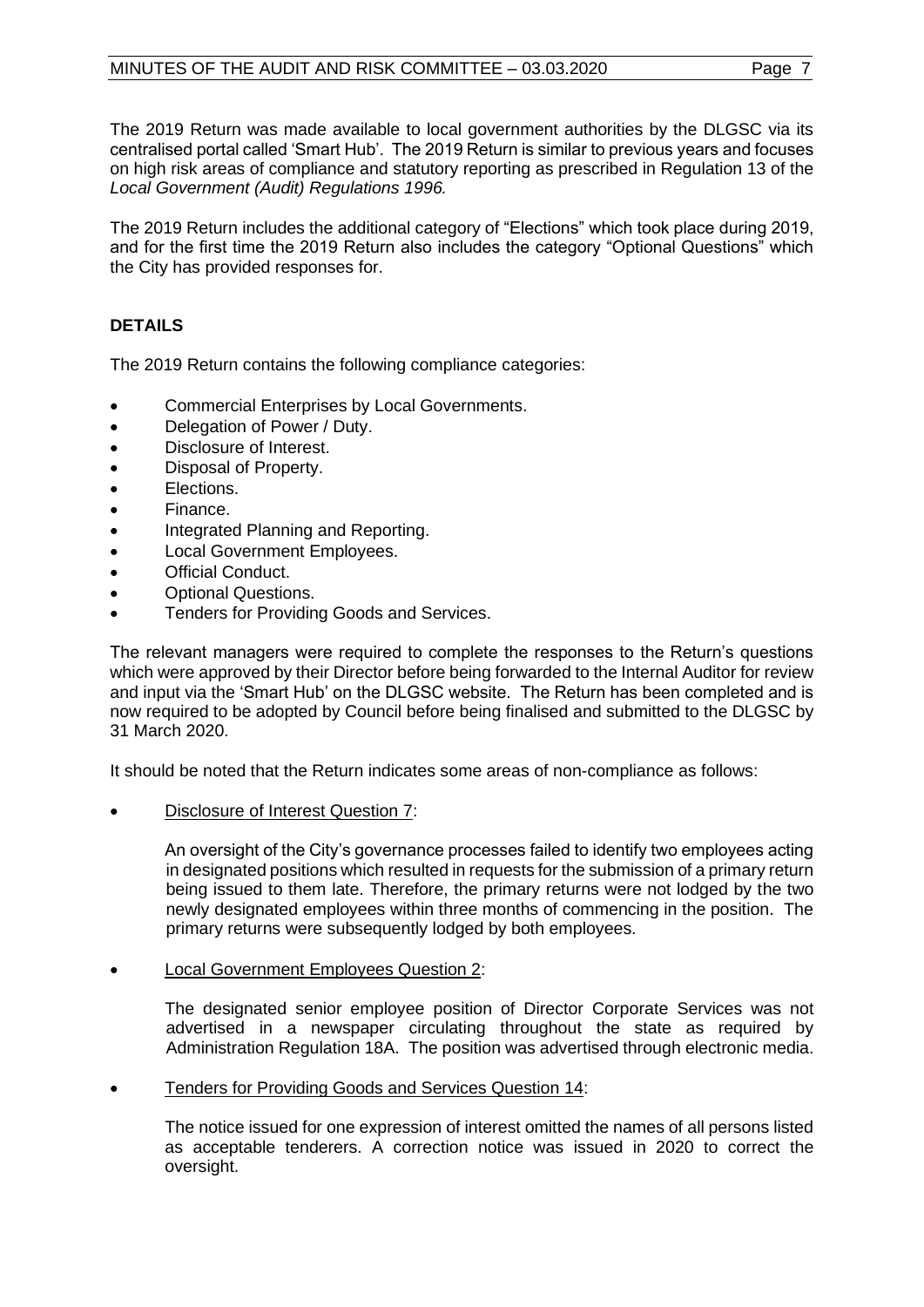# **Legislation / Strategic Community Plan / Policy implications**

**Legislation** Regulations 14 and 15 of the *Local Government (Audit) Regulations 1996*.

#### **Strategic Community Plan**

**Key theme Governance and Leadership.** 

- **Objective Corporate capacity.**
- **Strategic initiative** Demonstrate accountability through robust reporting that is relevant and easily accessible by the community.

**Policy** Not applicable.

# **Risk management considerations**

The risk associated with Council failing to adopt the 2019 Return would result in non-compliance with the legislative requirements of the *Local Government (Audit) Regulations 1996*.

#### **Financial / budget implications**

Not applicable.

#### **Regional significance**

Not applicable.

#### **Sustainability implications**

Not applicable.

#### **Consultation**

Not applicable.

#### **COMMENT**

Although some areas of non-compliance were identified, the responses in the 2019 Return reveal a generally high level of compliance with legislation by the City. Areas of non-compliance were corrected, where possible, when they were identified.

# **VOTING REQUIREMENTS**

Simple Majority.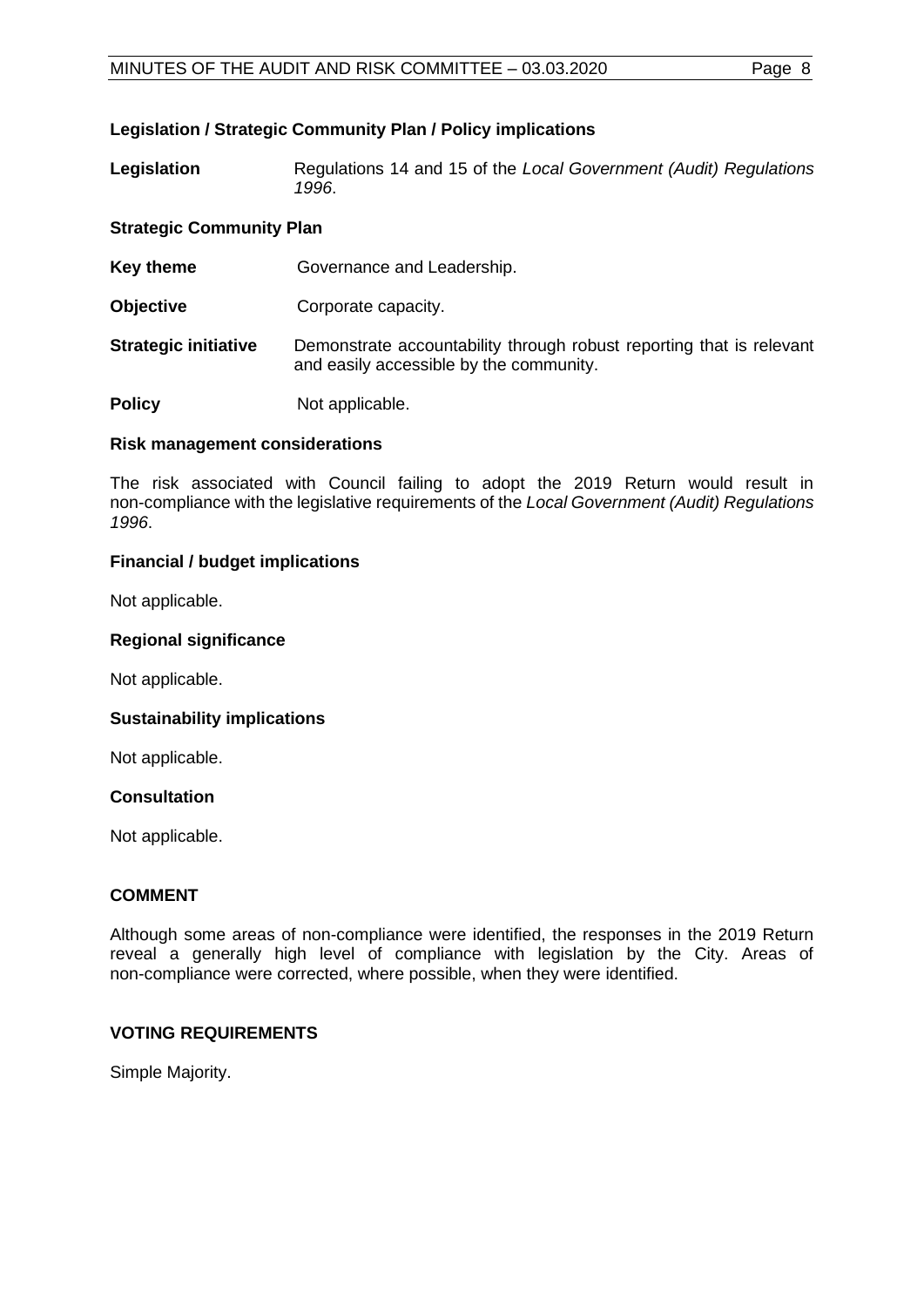*Cr Thompson entered the Room at 5.49pm.*

**MOVED Cr Hamilton-Prime, SECONDED Cr May that Council:**

- **1 ADOPTS the 2019 Local Government Compliance Audit Return for the period 1 January 2019 to 31 December 2019 forming Attachment 1 to this Report;**
- **2 In accordance with Regulation 15 of the** *Local Government (Audit) Regulations 1996***, SUBMITS the completed 2019 Compliance Audit Return as detailed in Part 1 above to the Department of Local Government, Sport and Cultural Industries.**

# **The Motion was Put and CARRIED (8/0)**

**In favour of the Motion:** Cr McLean, Mayor Jacob, Crs Hamilton-Prime, Logan, May, Taylor, Thompson and Mr Thomas.

*Appendix 1 refers*

*To access this attachment on electronic document, click here[: Attach1agnAUDIT200303.pdf](http://www.joondalup.wa.gov.au/files/committees/AURI/2020/Attach1agnAUDIT200303.pdf)*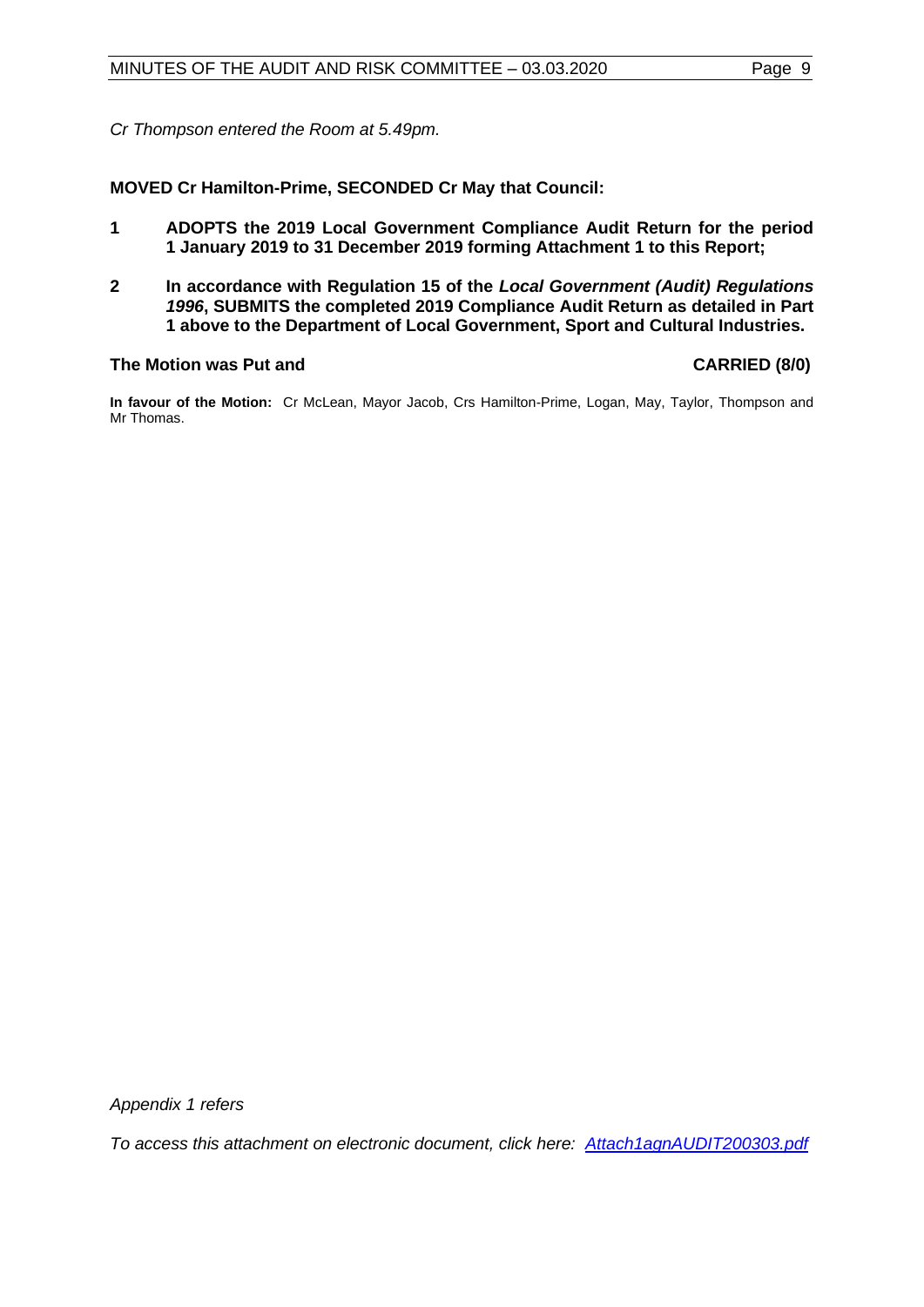# <span id="page-9-0"></span>**ITEM 2 INTEGRITY AND CONDUCT CONTROLS**

| <b>WARD</b>                           | All                                                                                                                                                    |
|---------------------------------------|--------------------------------------------------------------------------------------------------------------------------------------------------------|
| <b>RESPONSIBLE</b><br><b>DIRECTOR</b> | Mr Garry Hunt<br>Office of the CEO                                                                                                                     |
| <b>FILE NUMBER</b>                    | 107084, 101515                                                                                                                                         |
| <b>ATTACHMENTS</b>                    | Nil.                                                                                                                                                   |
| <b>AUTHORITY / DISCRETION</b>         | Information - includes items provided to Council for<br>information purposes only that do not require a decision of<br>Council (that is for 'noting'). |

# **PURPOSE**

For the Audit and Risk Committee to note improvements being made in relation to integrity and conduct controls.

#### **EXECUTIVE SUMMARY**

The Audit and Risk Services Business Unit includes an objective *"to enhance organisational culture to support ethical conduct".* To support this objective, the City uses the results of the annual Integrity and Conduct Survey (Survey) from the Public Sector Commission (PSC) as a gap analysis of issues requiring further consideration.

Further to this, in August 2019 the Western Australian Auditor General released a report titled '*Fraud Prevention in Local Government'* which has also been used as a gap analysis.

*It is therefore recommended that the Audit and Risk Committee NOTES improvements being made in relation to integrity and conduct controls.*

# **BACKGROUND**

Each year the PSC collects data via a Survey on a range of conduct, integrity and workforce matters. The Survey provides the City with a summary of activity and system maturity across a range of administrative functions, as well as assisting the Public Sector Commissioner to meet reporting functions to Parliament and providing useful benchmarks that are used in developing public sector wide policy programs.

The 2019 Survey included questions relating to the following:

- Code of Conduct.
- Integrity Culture.
- Reporting of Unethical Conduct.
- Breach of Discipline Process.
- Public Interest Disclosure.
- Workforce Management.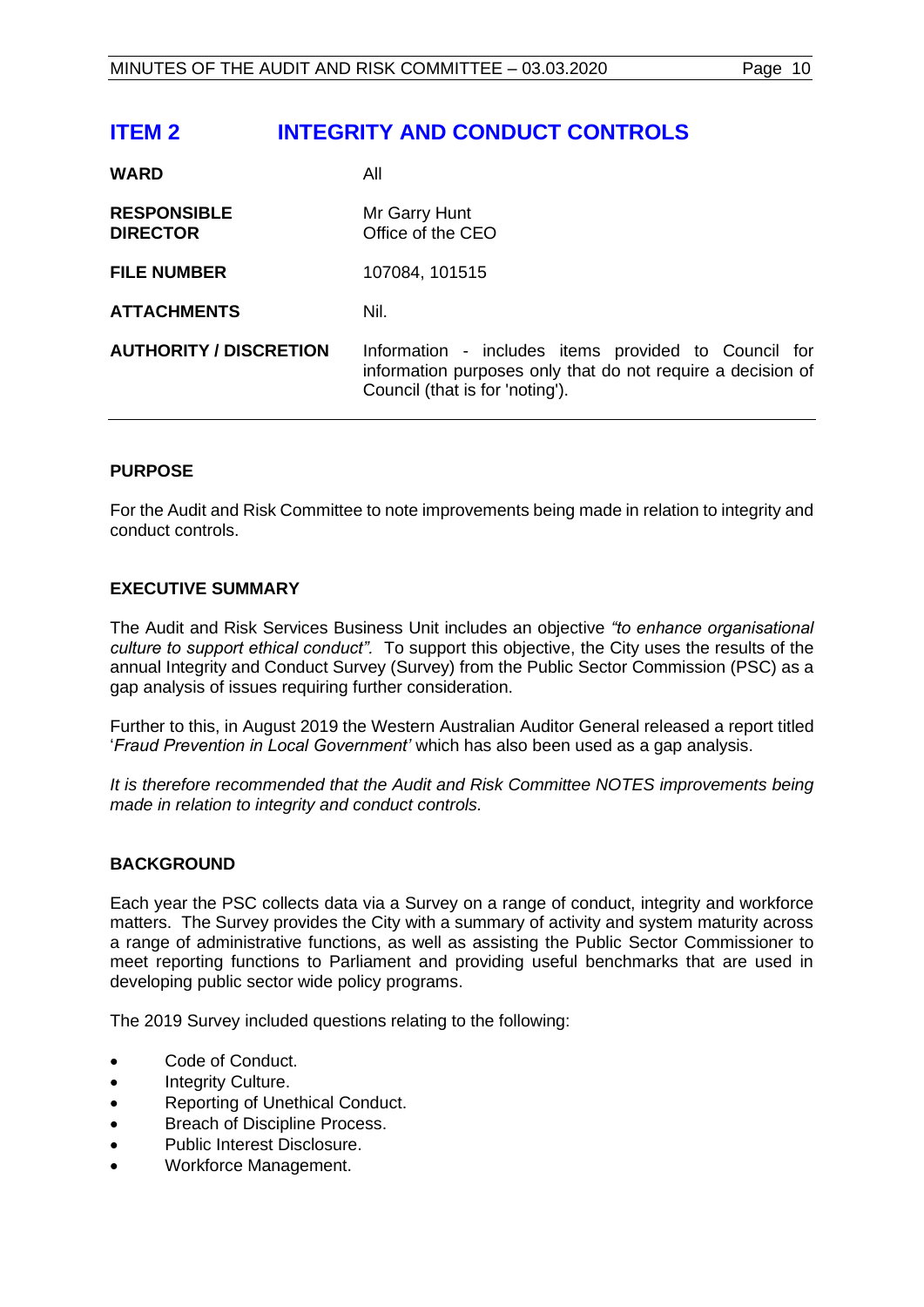The Western Australian Auditor General audit into fraud prevention in local government found that many local governments have not assessed their fraud risks and do not have comprehensive fraud management plans and programs. Most could do more to educate their staff on integrity polices and controls to reinforce anti-fraud messages and consider fraud risks in their daily duties. Local governments also need to make sure they have clear and easy processes for people to report any fraud concerns.

An improvement plan has been developed to address any gaps identified.

# **DETAILS**

The City has many current controls and initiatives in place to promote the highest standard of conduct and ethical behaviour, including the following:

- *Governance Framework* sets out the roles of Elected Members and the organisation, their relationships, along with financial, legal and ethical considerations.
- *Code of Conduct* sets out the standards of behaviour that employees, Elected Members and Committee Members must observe when performing the duties at the City, including alignment to the City's values, behavioural principles and professional conduct. A Short Guide to Conduct for Employees has been developed as a quick reference to guide to the standards of behaviour the City expects from its employees.
- *Fraud, Corruption and Misconduct Control Policy* communicates the City's zero tolerance approach and response actions to fraudulent and corrupt conduct within the performance of its functions and interactions with contractors and suppliers, the community and all other stakeholders of the City.
- *Short Guide to Governance* provides information on the roles and responsibilities of Council, the Mayor, Elected Members, the Chief Executive Officer and the decision-making processes of Council.
- *Short Guide on Accountable and Ethical Decision Making* provides guidance on the expected ethical standards of conduct at the City.
- *Short Guide to Disclosing Financial Interests* provides guidance on the definition of a financial interest and the requirements for City officers and Elected Members to declare a financial interest when a matter is brought before a local government.
- *Short Guide to Gifts for Elected Members* provides advice on the acceptance of gifts from third parties and requirements for disclosure (including an interest relating to gifts at meetings).
- *Short Guide to Gifts and Contributions to Travel for Employees* provides advice on the acceptance of gifts and contributions to travel from third parties and requirements for disclosure (currently under review due to the gazetting of the *Local Government Regulations Amendment (Gifts) Regulations 2019* on 18 October 2019).
- *Annual Internal Audit Program* includes activities relating to fraud, misconduct and corruption detection and prevention using the business unit's data analytics program.
- Live monitoring of the City's electronic gifts and contributions to travel registers and invitations received by employees and Elected Members.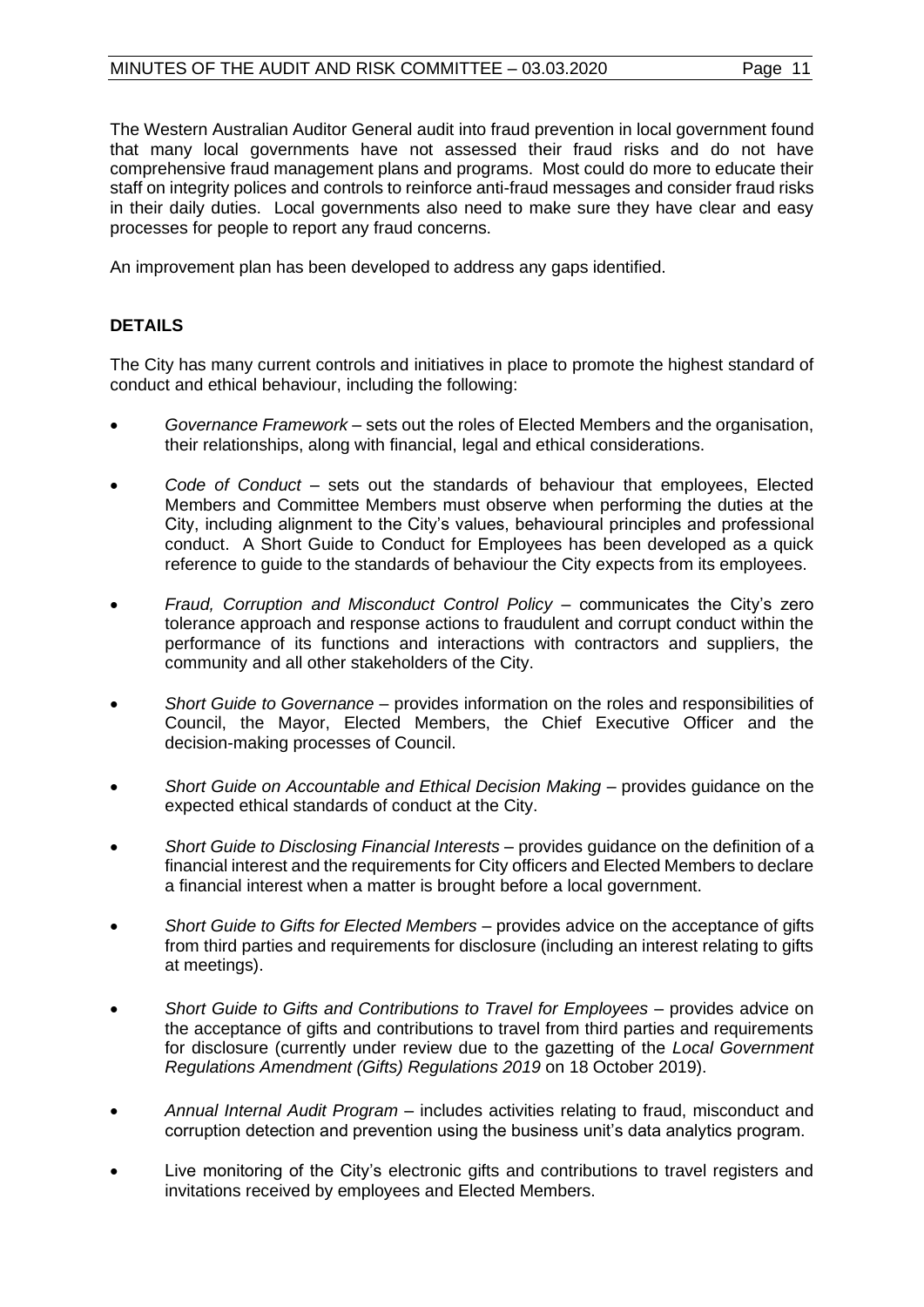- Verification of new and current supplier details.
- Ongoing review of contract management arrangements to detect any improper relationships.
- New requirements following the review of the *Local Government Act 1995* such as:
	- o mandatory Code of Conduct for Council Members, Committee Members and **Candidates**
	- o development of an Attendance at Events policy to establish the requirements around the attendance at events where tickets are offered to Elected Members and employees.

The following activities are scheduled for implementation and / or development during 2019-20 to strengthen the City's integrity and conduct controls:

- Whistleblowing Program includes the expansion of the public interest disclosure function, the development of a Statement of Business Ethics for contractors and suppliers and increased awareness on how to report suspected misconduct.
- Fraud and Corruption Plan outlines the City's commitment to managing fraud risks, communication of approach, timeframes and responsibilities (in line with Australian Standard 8001 – 2008 Fraud and Corruption Control).
- Identification and ongoing management of organisational integrity risks.
- Defining and testing controls for employees appointed to Positions of Trust.
- Improvements to recruitment processes to assess candidate's personal values and verification of identity.
- Enhanced staff training on fraud awareness, integrity and code of conduct, and recording conflicts of interest.

A collaborative and proactive approach between the business units of Audit and Risk Services, Financial Services, Governance and Human Resource Services allows for fostering and developing strong organisational cultures of integrity.

# **Legislation / Strategic Community Plan / Policy implications**

| Legislation                     | Section 17 of the Local Government (Audit) Regulations 1996.                                       |  |  |
|---------------------------------|----------------------------------------------------------------------------------------------------|--|--|
| <b>Strategic Community Plan</b> |                                                                                                    |  |  |
| Key theme                       | Governance and Leadership.                                                                         |  |  |
| <b>Objective</b>                | Corporate capacity.                                                                                |  |  |
| <b>Strategic initiative</b>     | Continuously strive to improve performance and service delivery<br>across all corporate functions. |  |  |
| <b>Policy</b>                   | Fraud, Corruption and Misconduct Control Policy.                                                   |  |  |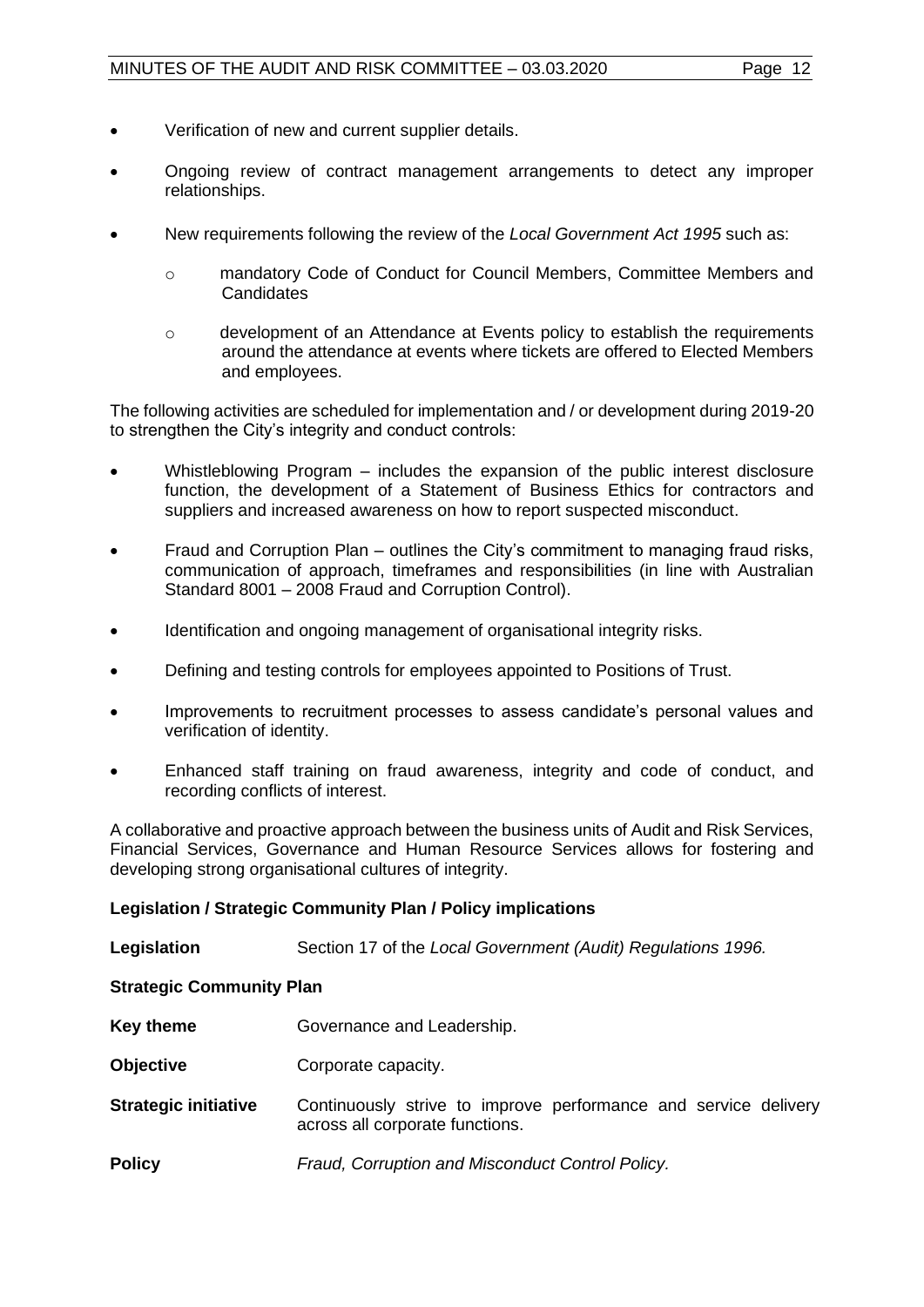# **Risk management considerations**

The City's current controls and activities being developed during 2019-20 provide evidence to support the appropriateness and effectiveness of systems and procedures in regard to risk management, internal control and legislative compliance, as required by the *Local Government (Audit) Regulations 1996.*

# **Financial / budget implications**

Not applicable.

# **Regional significance**

Not applicable.

# **Sustainability implications**

Not applicable.

# **Consultation**

Not applicable.

# **COMMENT**

The continued focus to strengthen integrity and conduct controls enhances the City's reputation and shows the commitment to ethical behaviour. Where the standards of behaviour fall below what is expected, including misconduct, the City takes the appropriate action which may include notifications to the Corruption and Crime Commission or the Public Sector Commission.

# **VOTING REQUIREMENTS**

Simple Majority.

# **MOVED Cr Hamilton-Prime, SECONDED Cr Logan that the Audit and Risk Committee NOTES improvements being made in relation to integrity and conduct controls.**

# **The Motion was Put and CARRIED (8/0)**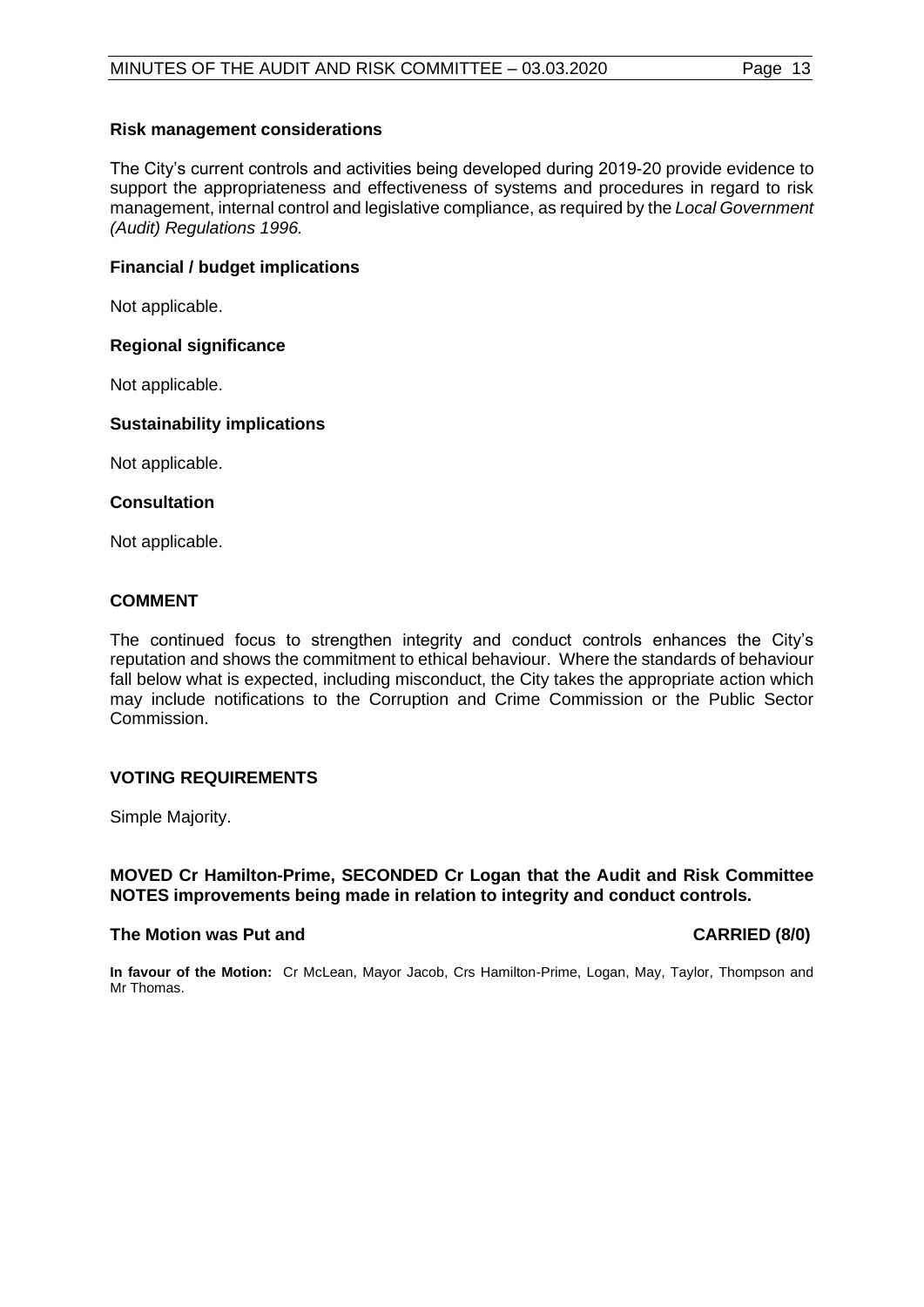# <span id="page-13-0"></span>**ITEM 3 HALF YEARLY REPORT – WRITE-OFF OF MONIES – 1 JULY TO 31 DECEMBER 2019**

| <b>WARD</b>                           | Αll                                                                                                                                                    |
|---------------------------------------|--------------------------------------------------------------------------------------------------------------------------------------------------------|
| <b>RESPONSIBLE</b><br><b>DIRECTOR</b> | Mr Mat Humfrey<br><b>Corporate Services</b>                                                                                                            |
| <b>FILE NUMBER</b>                    | 07032, 101515                                                                                                                                          |
| <b>ATTACHMENTS</b>                    | Nil.                                                                                                                                                   |
| <b>AUTHORITY / DISCRETION</b>         | Information - includes items provided to Council for<br>information purposes only that do not require a decision of<br>Council (that is for 'noting'). |

# **PURPOSE**

For the Audit and Risk Committee to note the amounts of monies written-off under delegated authority.

# **EXECUTIVE SUMMARY**

The total amount written-off under delegated authority during the six months ended 31 December 2019 was \$4,810.83. This amount consisted of 5,687 small unpaid rate amounts below the \$100 reportable limit and the following two items of unpaid rates above the reportable limit.

| Rates – court costs      | \$151.67 |
|--------------------------|----------|
| Rates – penalty interest | \$124.82 |

It is therefore recommended that the Audit and Risk Committee RECEIVES the report of *amounts written-off under delegated authority for the period 1 July to 31 December 2019.*

# **BACKGROUND**

Section 6.12(1)(c) of the *Local Government Act 1995* gives Council the power to write-off any amount of money owing to the City.

At its meeting held on 6 June 2006 (CJ079-06/06 refers), Council approved to delegate to the Chief Executive Officer (CEO) the authority to write-off monies owed to the City, subject to a report being provided to the Audit and Risk Committee on a six-monthly basis on the exercise of this delegation for amounts between \$100 and \$20,000. The CEO under section 5.44 has delegated his authority to nominated employees, up to the limits provided in the instrument of delegation.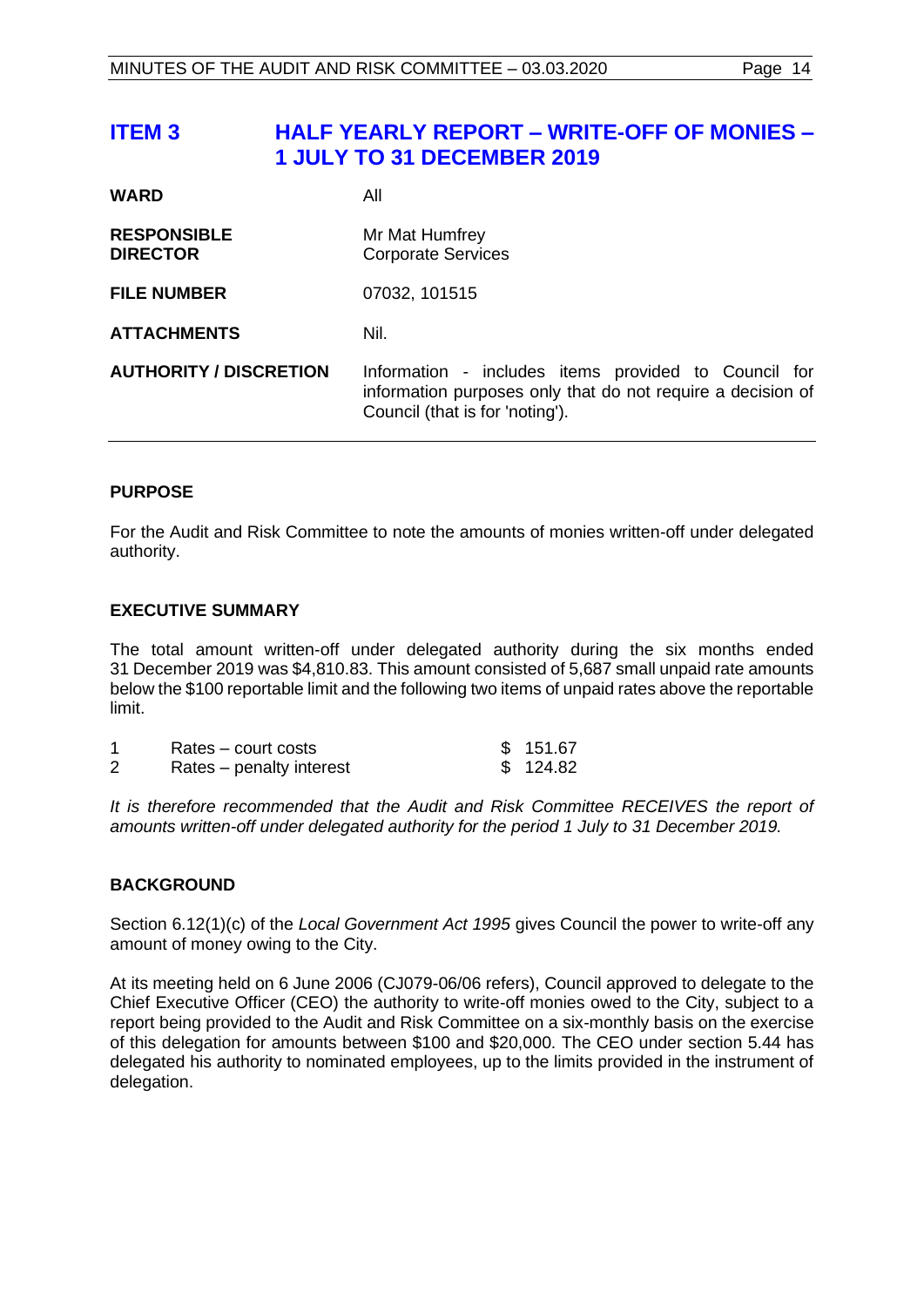# **DETAILS**

During the six months ended 31 December 2019 a total amount of \$4,810.83 was written-off as unrecoverable. This amount includes the following:

- 5,687 items below the reportable limit totalling \$4,534.34, mainly small rates balances, representing in the main rounding decimals or minor penalty interest charges for a few days overdue payment where ratepayers did not pay the penalty or the full penalty and the cost of collection was, for all practical purposes, proving to be uneconomical.
- Two items comprising an amount of \$151.67 for court costs and an amount of \$124.82 for penalty interest were written off as agreed with the ratepayer on reaching a settlement of dues.

#### **Issues and options considered**

Not applicable.

#### **Legislation / Strategic Community Plan / policy implications**

| Legislation | Section 6.12(1)(c) of the Local Government Act 1995. |
|-------------|------------------------------------------------------|
|             | Section 5.42 of the Local Government Act 1995.       |
|             | Section 5.44 of the Local Government Act 1995.       |

# **Strategic Community Plan**

| Key theme                   | <b>Financial Sustainability.</b> |
|-----------------------------|----------------------------------|
| <b>Objective</b>            | Effective management.            |
| <b>Strategic initiative</b> | Not applicable.                  |
| <b>Policy</b>               | Not applicable.                  |

#### **Risk management considerations**

The amounts written-off are immaterial in value and are either unrecoverable or uneconomical to recover, none of which represent a noteworthy financial risk to the City.

# **Financial/budget implications**

| <b>Account No:</b>           | 3256                   |
|------------------------------|------------------------|
| <b>Budget Item</b>           | Bad Debts written-off. |
| <b>Annual Budget</b>         | \$13,500               |
| <b>Year to Date Budget</b>   | \$6,165                |
| <b>Year to Date Actual</b>   | \$4,811                |
| <b>Year to Date variance</b> | \$1,354                |

#### **Regional significance**

Not applicable.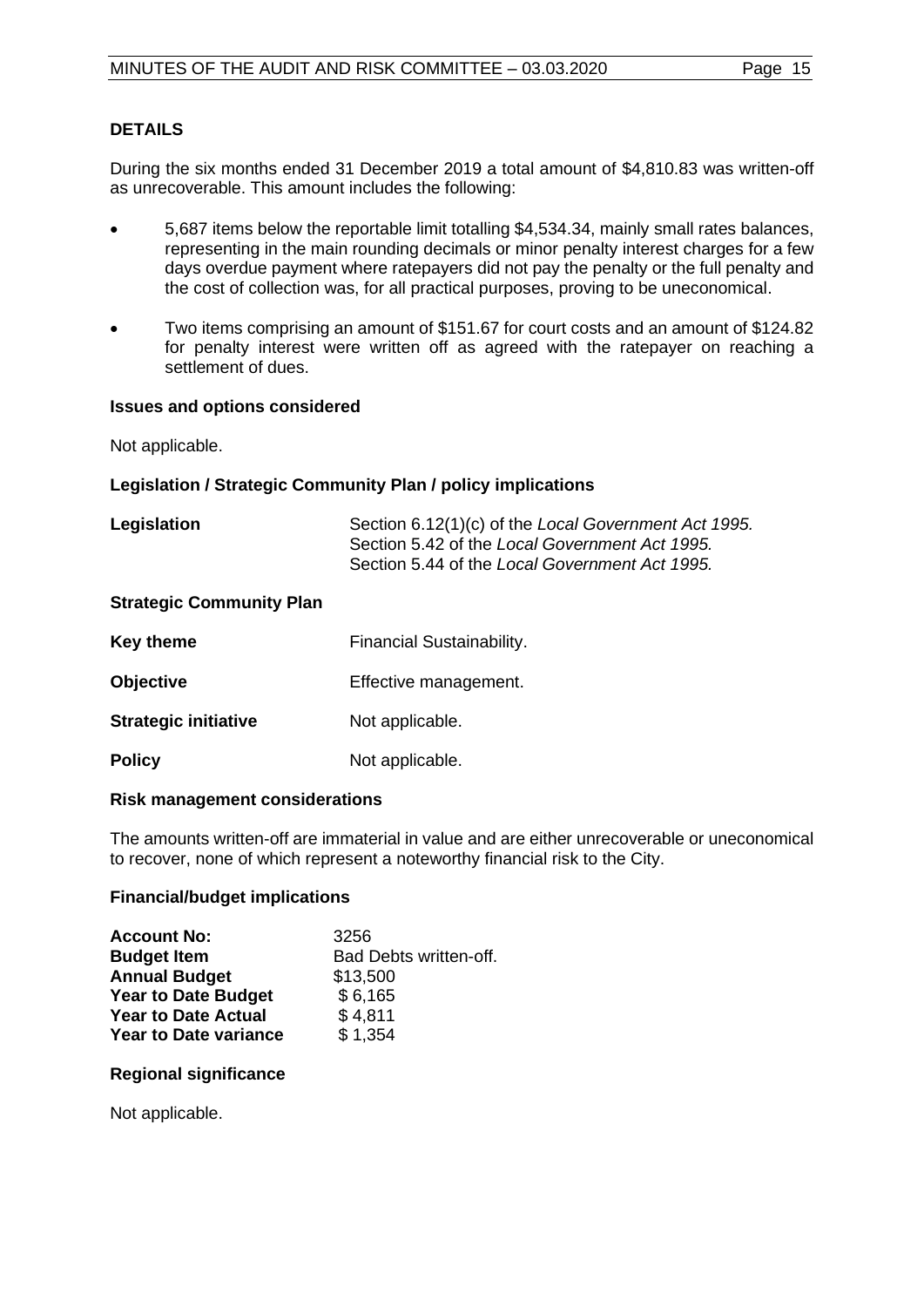Not applicable.

# **Consultation**

Not applicable.

#### **COMMENT**

Monies written-off under delegated authority comprised 5,687 small items of unpaid rates totalling \$4,534.34, all of which were below the \$100 reportable limit as well as two reportable items totalling \$276.49 that were written-off following unsuccessful debt recovery action.



History of bad debts written off over the past five financial years is below.

# **VOTING REQUIREMENTS**

Simple Majority.

**MOVED Mayor Jacob, SECONDED Cr Taylor that the Audit and Risk Committee RECEIVES the report of monies written-off under delegated authority for the period 1 July to 31 December 2019.**

#### **The Motion was Put and CARRIED (8/0)**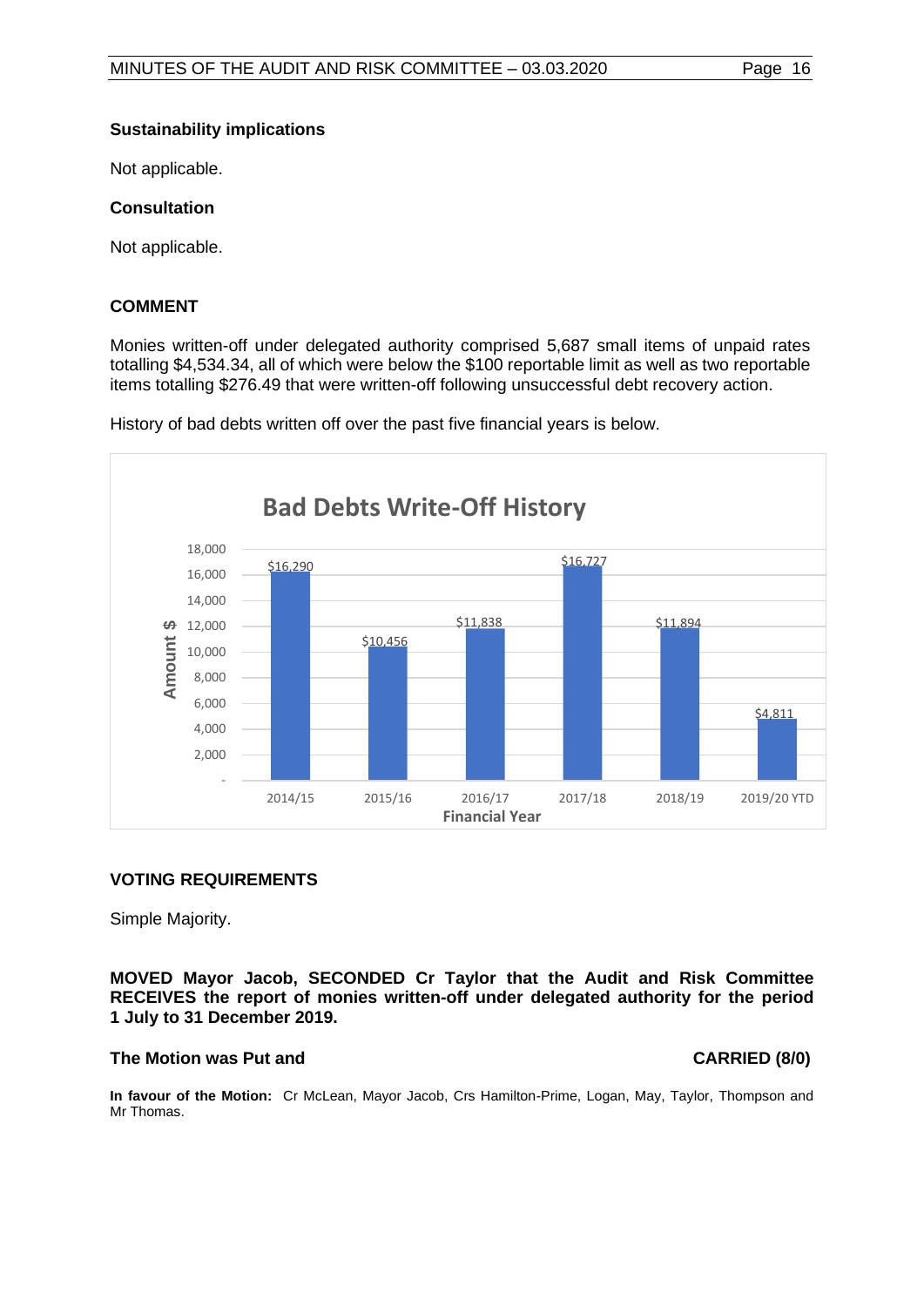| <b>Name/Position</b>      | Mr Richard Thomas, External Member.                                                                                                                  |  |
|---------------------------|------------------------------------------------------------------------------------------------------------------------------------------------------|--|
| Item No./Subject          | Item 4 - Chief Executive Officer's Three Yearly Review of Systems                                                                                    |  |
|                           | of Risk Management, Internal Control and Legislative Compliance.                                                                                     |  |
| <b>Nature of interest</b> | Financial Interest.                                                                                                                                  |  |
| <b>Extent of Interest</b> | As previously disclosed, as a former partner of Deloitte, Mr Thomas<br>still receives a quarterly payment under the terms of his Retirement<br>Deed. |  |

#### **Disclosure of Financial Interest**

# <span id="page-16-0"></span>**PROCEDURAL MOTION TO ALLOW DISCLOSING EXTERNAL MEMBER TO PARTICIPATE – [02154, 08122]**

**MOVED Mayor Jacob, SECONDED Cr May that the Audit and Risk Committee:**

- **1 acting in accordance with section 5.68 of the** *Local Government Act 1995***;**
- **2 having considered the extent of the interest of External Member Mr Richard Thomas who has made disclosures under section 5.65 of the** *Local Government Act 1995* **in relation to Item 4 on the Audit and Risk Committee agenda for the meeting held on 3 March 2020;**
- **3 being satisfied that the interests so declared by External Member Mr Richard Thomas is so trivial or insignificant as to be unlikely to influence the disclosing member's conduct in relation to the matters being considered for Item 4 on the Audit and Risk Committee agenda for the meeting held on 3 March 2020,**

**RESOLVES to allow External Member Mr Richard Thomas to be present and to participate fully in the discussion and decision-making procedures relating to Item 4 on the Audit and Risk Committee agenda for the meeting held on 3 March 2020.**

# The Procedural Motion was Put and **CARRIED** (7/0)

**In favour of the Procedural Motion:** Cr McLean, Mayor Jacob, Crs Hamilton-Prime, Logan, May, Taylor and Thompson.

*Due to his financial interest, Mr Thomas abstained from voting.*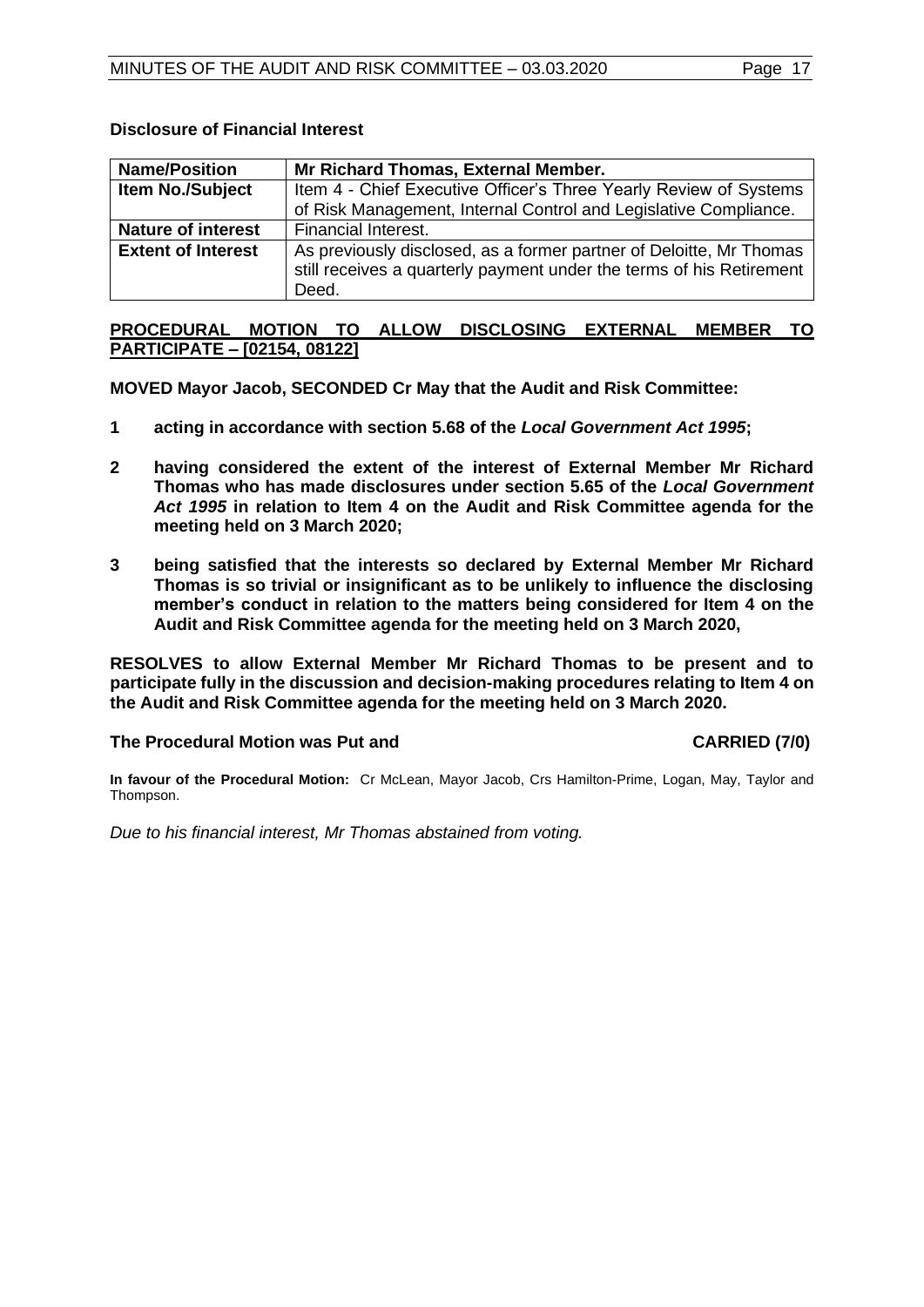<span id="page-17-0"></span>

| <b>ITEM4</b>                          | <b>MANAGEMENT, INTERNAL</b><br><b>LEGISLATIVE COMPLIANCE</b> | THREE YEARLY REVIEW OF SYSTEMS OF<br><b>RISK</b><br><b>CONTROL</b><br><b>AND</b>                                                                       |
|---------------------------------------|--------------------------------------------------------------|--------------------------------------------------------------------------------------------------------------------------------------------------------|
| <b>WARD</b>                           | All                                                          |                                                                                                                                                        |
| <b>RESPONSIBLE</b><br><b>DIRECTOR</b> | Mr Garry Hunt<br>Office of the CEO                           |                                                                                                                                                        |
| <b>FILE NUMBER</b>                    | 49586, 101515                                                |                                                                                                                                                        |
| <b>ATTACHMENTS</b>                    | Attachment 1                                                 | Confidential - Review<br><b>Risk</b><br>οf<br>Management, Internal<br>Control<br>and<br>Legislative Compliance                                         |
|                                       |                                                              | (Please Note: The Attachment is confidential and will appear<br>in the official Minute Book only).                                                     |
| <b>AUTHORITY / DISCRETION</b>         |                                                              | Information - includes items provided to Council for<br>information purposes only that do not require a decision of<br>Council (that is for 'noting'). |

# **PURPOSE**

For Council to note the results of the Chief Executive Officer's three yearly review of the appropriateness and effectiveness of the City's systems in regard to risk management, internal control and legislative compliance.

#### **EXECUTIVE SUMMARY**

The *Local Government (Audit) Regulations 1996* requires a local government's Chief Executive Officer to review at least once every three years the appropriateness and effectiveness of the local government's systems and procedures in regard to risk management, internal control and legislative compliance.

The review has now been completed and this report provides the results of the review.

*It is therefore recommended that Council NOTES the results of the Chief Executive Officer's three yearly review of the appropriateness and effectiveness of the City's systems in regard to risk management, internal control and legislative compliance forming Attachment 1 to this Report.*

#### **BACKGROUND**

Regulation 17 of the *Local Government (Audit) Regulations 1996* requires the Chief Executive Officer of a local government to review the appropriateness and effectiveness of the local government's systems and procedures in relation to:

- (a) risk management
- (b) internal control
- (c) legislative compliance.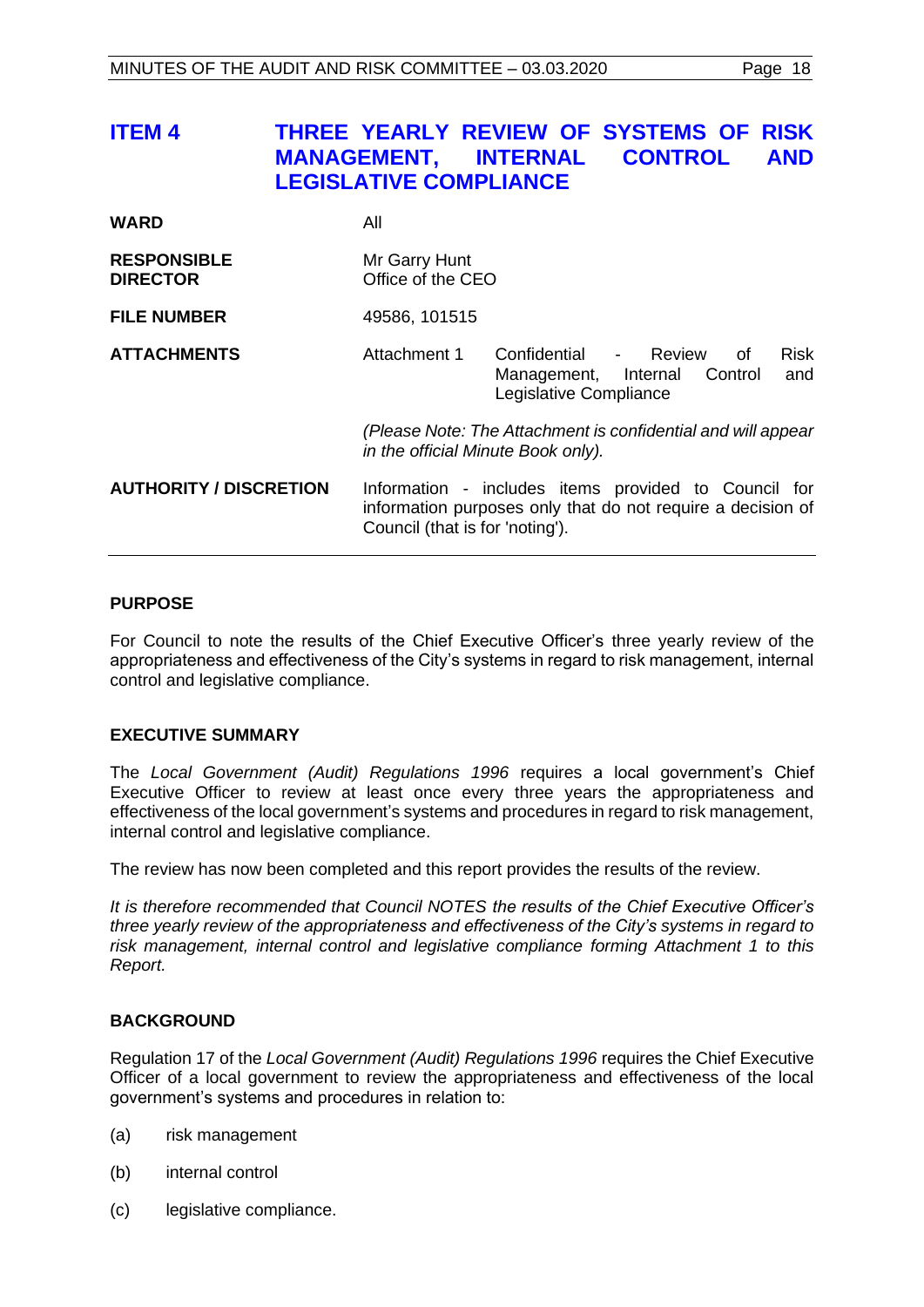The review is to be undertaken not less than once in every three financial years and the Chief Executive Officer is to report the results of the review to the Audit and Risk Committee.

The City appointed Deloitte Touche Tohmatsu (Deloitte) to undertake the review following the issue of a detailed scope and requests for quotations.

# **DETAILS**

# Risk Management

Deloitte assessed the maturity of the City's overall risk management practices using Deloitte's Risk Intelligence Maturity Model. Deloitte also undertook interviews with key staff and reviewed relevant City documentation. The City's risk maturity level was assessed by Deloitte as 'systematic' and some positive observations were identified including:

- a drive to improve risk management processes and implementation of a strategic risk register
- a newly implemented centralised risk and compliance system (Promapp)
- consistent application of a risk appetite
- a dedicated resource for supporting risk across the City.

Areas for improvement were identified with three recommendations being made by Deloitte to enable the City to achieve a target state of 'integrated'. The recommendations are as follows:

- 1 Improve top down communication of the strategy and vision for risk management within the City to support appropriate understanding and application of risk management across the business. Consider communication from the Chief Executive Officer on risk strategy and culture, with reinforcement of the desired behaviours.
- 2 Develop an implementation and communication plan to support effective rollout of the City's revised Risk Management Framework and draft Risk Management Corporate Plan (once finalised and approved). This may include staff training.
- 3 Implement whistle-blower program for staff.

The City accepted all three recommendations with the first two being implemented as part of an awareness program and risk management training (using the revised *Risk Management Framework* and newly developed *Risk Management Guidelines*) by 30 April 2020. The implementation of a whistle-blower program for staff has already commenced.

#### Internal Control

Deloitte assessed the City's controls against the key internal control requirements outlined in the 2013 Department of Local Government and Communities *Local Government Operational Guidelines (Number 9) – Audit in Local Government*. Deloitte also undertook interviews with key staff, examined relevant documentation and cross-referenced the findings of the three yearly review of the City's financial management systems which Deloitte undertook concurrent with this review. Some positive observations were made including:

systems, policies and processes are in place to safeguard City assets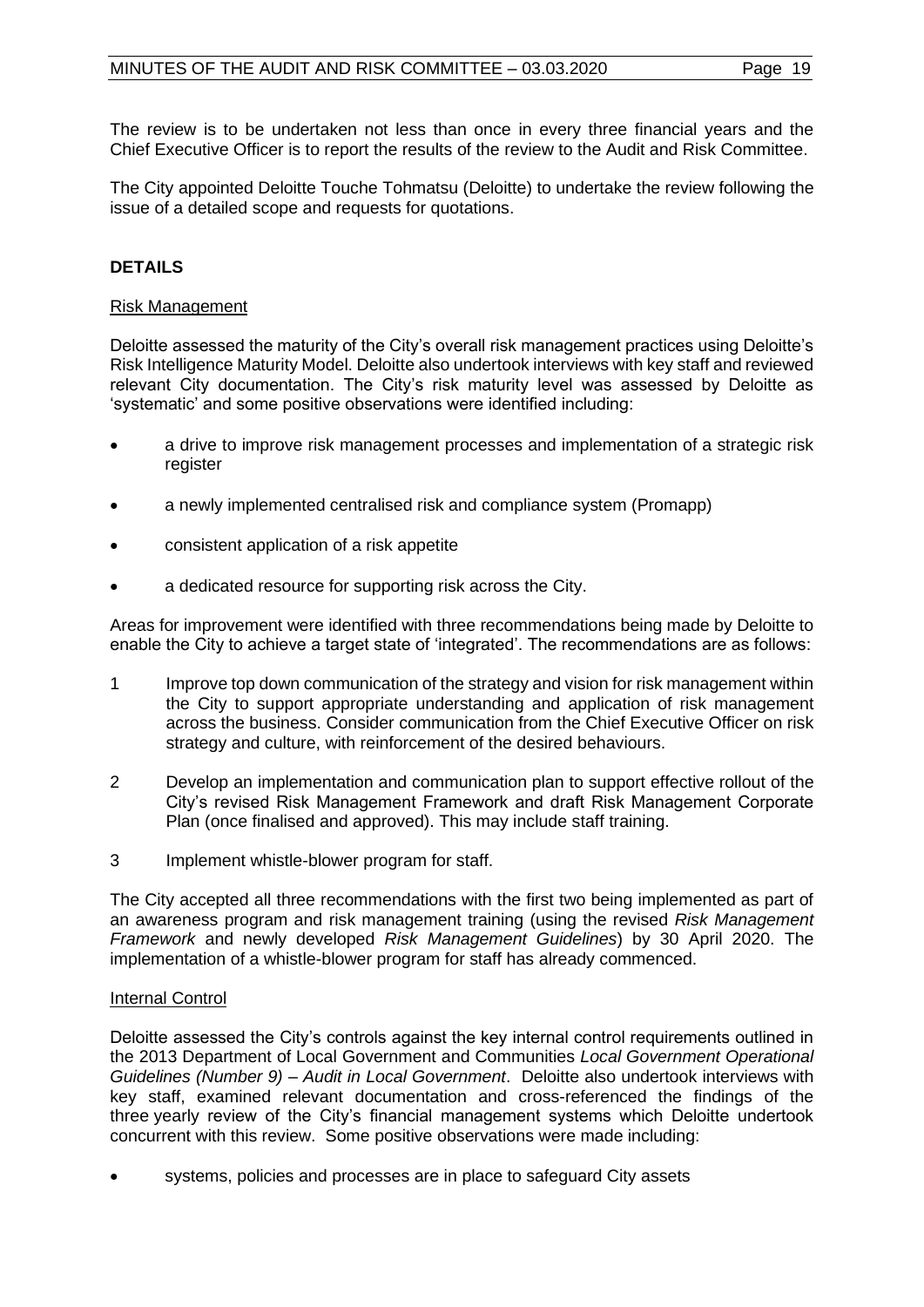- Major Projects and Finance Committees are established to oversee the City's financial management activities
- regular internal audits by the City's Internal Auditor.

One weakness was identified relating to limitations for the City to review and update user access rights necessary to perform their authorised duties. Two recommendations for improvement have been made as follows:

- 1 Consider incorporating the function within future updates to TechOne to generate user listings, including user profiles.
- 2 Implement a periodic review of user access and permissions.

The City has accepted both recommendations and the action plan for implementation is included in the report for the three yearly review of the City's financial management systems.

#### Legislative Compliance

Deloitte identified legislative compliance requirements outlined in the 2013 Department of Local Government and Communities *Local Government Operational Guidelines (Number 9) – Audit in Local Government* and reviewed this against relevant City documentation. Some positive observations were made including the following:

- Annual Compliance Audit Returns are completed and reported to the Audit and Risk Committee and Council.
- The Audit and Risk Committee receives regular updates on the effectiveness of legislative compliance activities and recommendations for change are made based on them if necessary.
- Management disclosures in financial reports of the effect of significant compliance issues are reviewed by the Office of the Auditor General.
- The City is implementing a revised Risk Management Framework which will support the Internal Auditor when considering compliance and ethics risks when developing audit plans and considering audit projects.

The report highlighted areas for improvement around the inclusion of ethics and compliance risks in audit plans and for the ethical behaviour of members of the Audit and Risk Committee. The following recommendations for improvement have been made:

- 1 In addition to noting the internal audit plan provided, the Audit and Risk Committee also endorse the plan and review whether the internal auditor has regard to compliance and ethics risks in the development of the audit plan.
- 2 Formal documentation outlining the responsibilities for Audit and Risk Committee members reflects the legislative requirement to not misuse their position to gain an advantage for themselves or another.

The City accepted both recommendations with the second recommendation to be implemented as part of the development of a new mandatory Code of Conduct to address the behaviour of Elected Members. Existing Elected Members will be required to sign a declaration that they have read and understand the provisions contained within the Code of Conduct, and newly Elected Members will be required to sign the declaration as part of the induction program.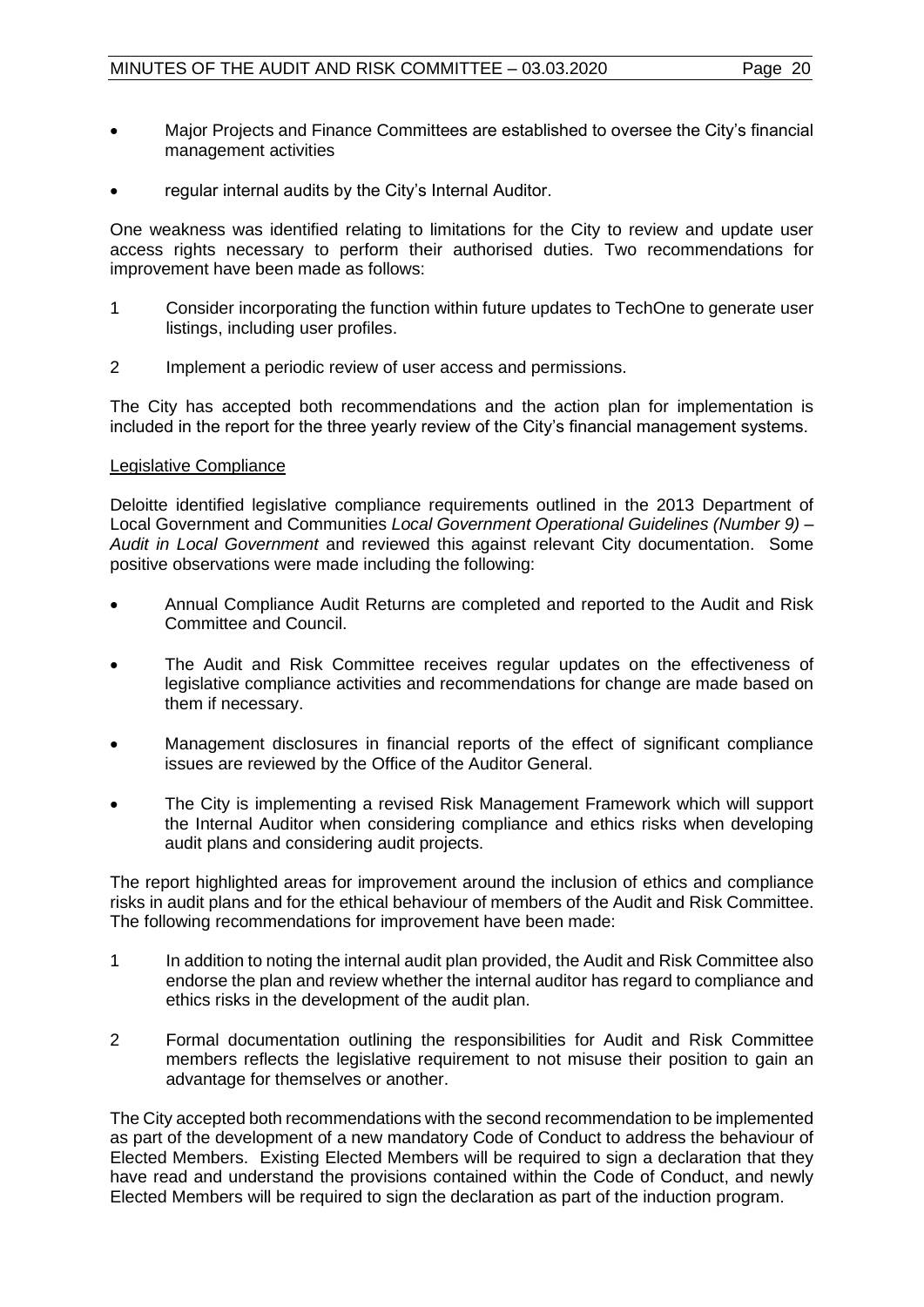Currently newly Elected Members are required to sign a declaration stating they will duly, faithfully, honestly and with integrity fulfil the duties of the office of Councillor and will observe the *Local Government (Rules of Conduct) Regulations 2007*. Elected Members are also provided with a copy of the City's Code of Conduct as part of the induction program, which sets limits of behaviour that seek to preserve the integrity of public service and decision-making in local government.

# **Legislation / Strategic Community Plan / Policy implications**

**Legislation** Regulation 17 of the *Local Government (Audit) Regulations 1996.*

# **Strategic Community Plan**

| <b>Key theme</b> | Governance and Leadership. |
|------------------|----------------------------|
|------------------|----------------------------|

**Objective Corporate capacity.** 

**Strategic initiative** Demonstrate accountability through robust reporting that is relevant and easily accessible by the community.

**Policy** *Risk Management Policy.*

#### **Risk management considerations**

This review provided independent scrutiny of the City's systems for risk management, internal control and legislative compliance and recommendations for improvement have been made. All the recommendations have been accepted and have been, or are in the process of being, implemented.

The City continually reviews its systems of internal control to ensure they remain sound and that a strong attitude towards legislative compliance persists. A number of initiatives are currently ongoing to enhance the effectiveness of risk management systems that will enable the City to achieve the target state of 'integrated' as described in the Deloitte Risk Intelligence Maturity Model.

# **Financial / budget implications**

| Account no.          | 1.210.A2301.3265.0000 |  |
|----------------------|-----------------------|--|
| <b>Budget Item</b>   | Consultancy           |  |
| <b>Budget amount</b> | \$50,000              |  |
| Amount spent to date |                       |  |
| <b>Proposed cost</b> | \$33,795              |  |
| <b>Balance</b>       | \$16,205              |  |

\* Also includes three yearly review of financial management systems and procedures.

# **Regional significance**

Not applicable.

# **Sustainability implications**

Not applicable.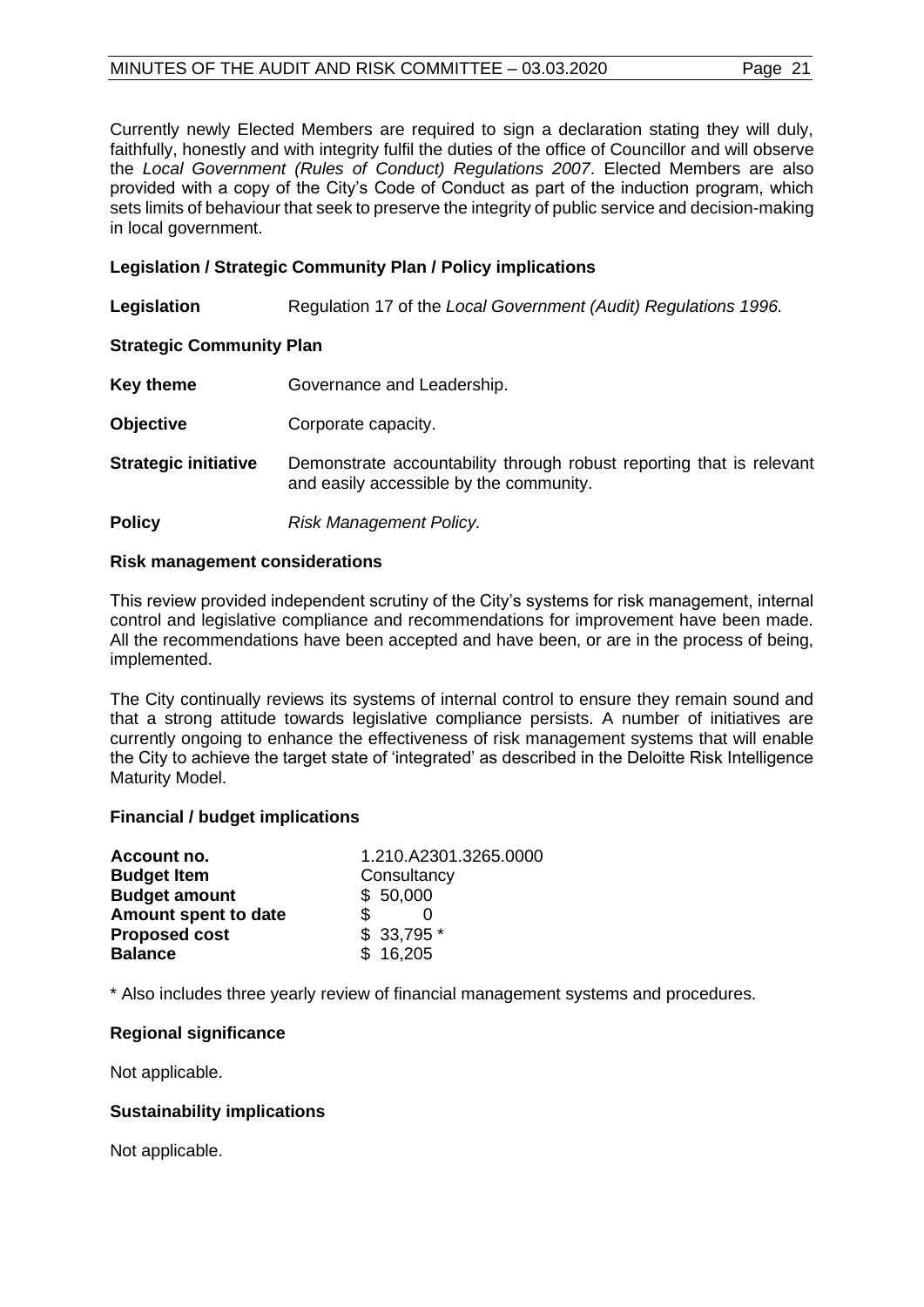# **Consultation**

Independent consultancy firm Deloitte were engaged to undertake the review and liaised with relevant City employees.

# **COMMENT**

As part of the Elected Members Strategic Weekend held on 7 and 8 February 2020, a partner from RiskWest spoke on strategic risk and posed the following four questions for Elected Members to consider at a future session on risk management:

- what is the City's extreme and high risks?
- does the City have any risks with the consequence of 'catastrophic'?
- are there any inadequate controls assigned to risks?
- are there any outstanding actions for the mitigation of risk?

# **VOTING REQUIREMENTS**

Simple Majority.

**MOVED Cr May, SECONDED Cr Logan that Council NOTES the results of the Chief Executive Officer's review of the appropriateness and effectiveness of the City's systems in regard to risk management, internal control and legislative compliance forming Attachment 1 to this Report.**

# **The Motion was Put and CARRIED (8/0)**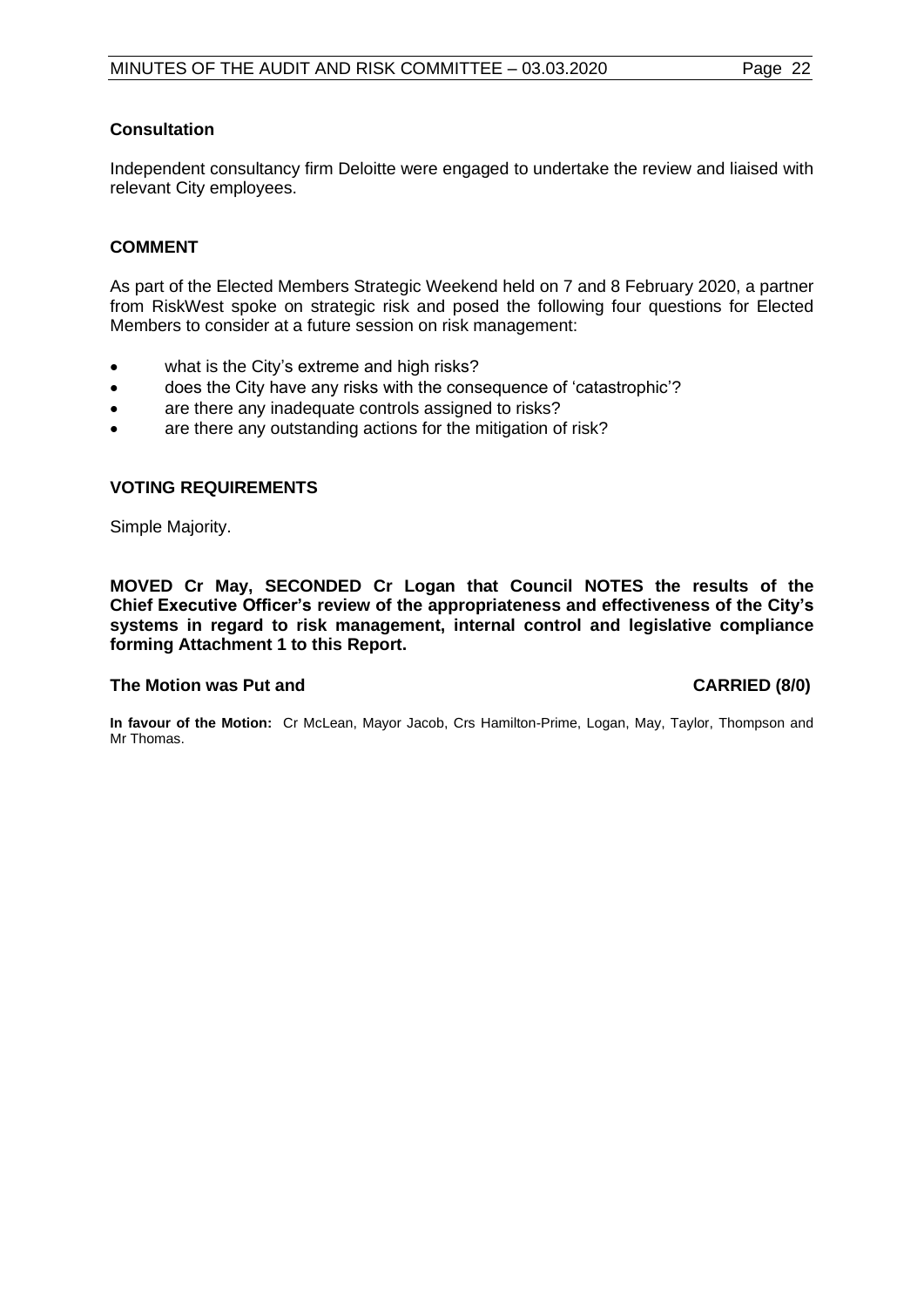# <span id="page-22-0"></span>**ITEM 5 STATUS REPORT – BENEFITS MANAGEMENT PROGRAM**

| <b>WARD</b>                           | All                                                                                                                                              |                        |                 |            |
|---------------------------------------|--------------------------------------------------------------------------------------------------------------------------------------------------|------------------------|-----------------|------------|
| <b>RESPONSIBLE</b><br><b>DIRECTOR</b> | Mr Garry Hunt<br>Office of the CEO                                                                                                               |                        |                 |            |
| <b>FILE NUMBER</b>                    | 103906, 101515                                                                                                                                   |                        |                 |            |
| <b>ATTACHMENTS</b>                    | Attachment 1                                                                                                                                     | Forecasted<br>Schedule | <b>Benefits</b> | Management |
| <b>AUTHORITY / DISCRETION</b>         | Information – includes items provided to the Council for<br>information purposes only that do note require a decision<br>(that is for 'noting'). |                        |                 |            |

#### **PURPOSE**

For the Audit and Risk Committee to receive an update on the City's *Benefits Management Program.*

#### **EXECUTIVE SUMMARY**

The City's dedicated and reportable program of service reviews, continuous improvement and innovation has been in place since 2013. An embedded program known as *Service Efficiency and Effectiveness Review Program (SEERP)*. At its meeting held on 6 August 2019 (Item 6 refers), the Audit and Risk Committee *NOTED* the change in name of the program from *SEERP* to *Benefits Management Program (BMP).* The rebranded program has expanded to capture more than reductions in expenditure. The program will monitor and report on benefits as they occur in the areas of; financial benefits environmental outcomes, societal outcomes and asset capability.

Since the program has been rebranded to BMP, forecasted benefits of \$778,733 are being monitored. Of this, \$483,530 has been realised as a financial benefit to the City in reduced expenditure.

#### **BACKGROUND**

Since July 2013 the City has undertaken detailed activity reviews with the aim of reducing costs through the implementation of more efficient and effective work practices across the organisation.

Over the past seven years, the City has embedded the Service Effectiveness and Efficiency Review Program (SEERP) into its annual program of activities, including the implementation of improvements and initiatives recommended by independent consultants and external oversight agencies.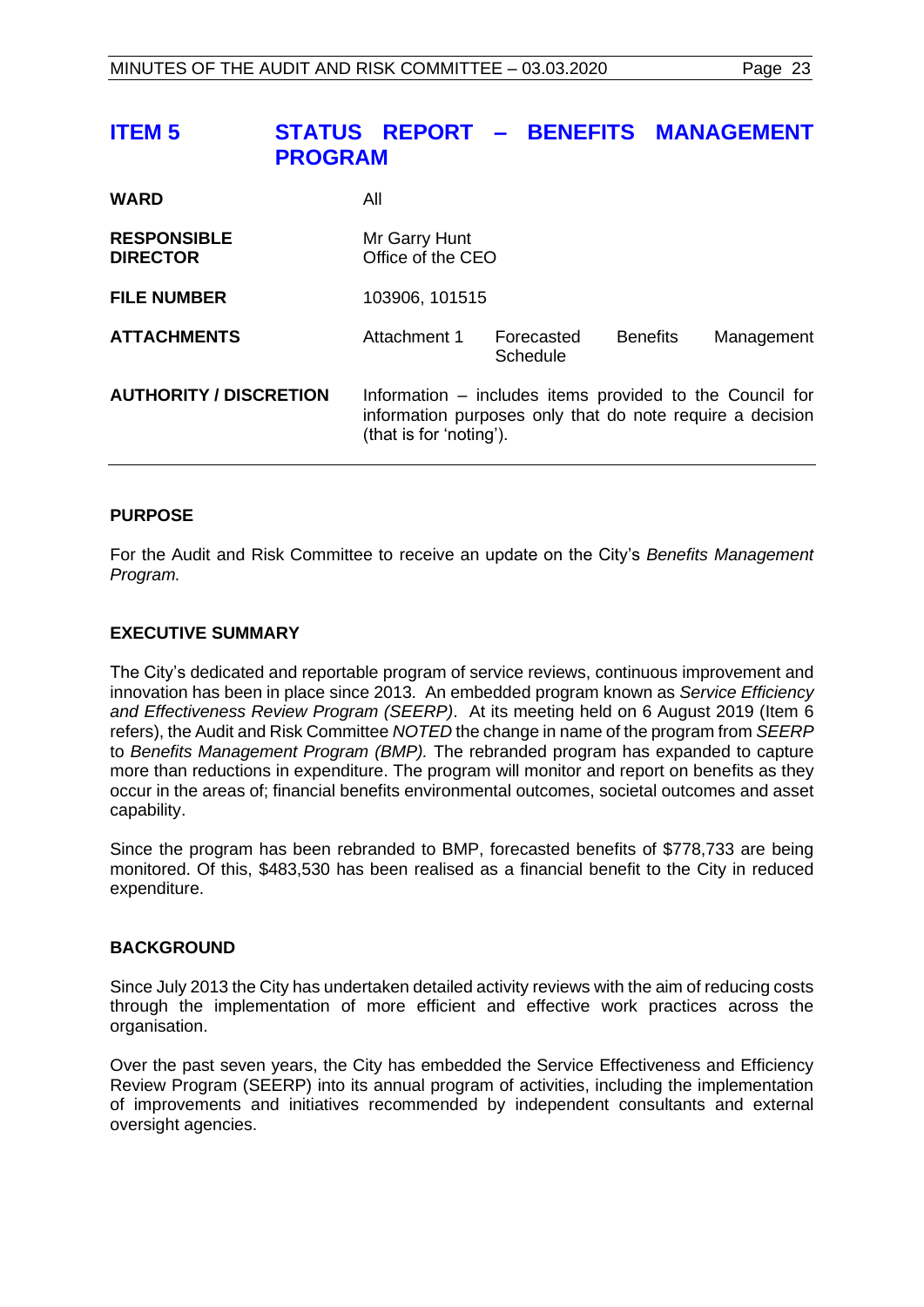To further enhance the continuous monitoring of efficiency gains, the City modified the program to also include the capture and reporting of initiatives that deliver positive outcomes for the community beyond just reductions in expenditure. In recognition of this broader scope, the program was renamed the BMP with continued reporting through to the Audit and Risk Committee as *NOTED* at its meeting held on 6 August 2019.

The capture of information under the SEERP program centred predominantly around operational savings, however, City activities and initiatives often realise benefits beyond just reduced expenditure. Moving from SEERP to BMP expanded the capture and monitoring of benefits realised through service reviews, improvement projects and initiatives to include the following:

- Financial benefits.
- Environmental Outcomes.
- Societal Outcomes.
- Asset Capability.

The additional information reported further enhances the evidence-based decision-making at the City and supports informed discussions and decision on service delivery to the community.

# **DETAILS**

Since 2005, the City has aligned its performance management systems and practices with the *Australian Business Excellence Framework* as a practical means of embedding continuous improvement across all management aspects of the organisation and ultimately, delivering enhanced service provision to the City.

To further support these practices, SEERP was introduced, requiring managers (as part of the annual budgeting process) to assess the assumptions upon which estimates and / or proposals are based for; customers, volumes, legislative changes and significant cost variations. Proposals for change (for example resources, service levels, internal restructuring and processes) are to include the impacts to business and usual budget estimates. These reviews are aimed at:

- identifying the service drivers (statutory, financial and operational) and review what is currently delivered
- considering desirable service levels that is what should be delivered (within budget constraints) while maintaining customer needs and process improvement focus
- reviewing and recommending how the service should be best delivered (delivery model).

The intent of SEERP (and business as usual reviews) has remained unchanged as the program transitions to BMP. The BMP continues to guide the City in demonstrating effectiveness and efficiency of services provided. Reviews continue to be undertaken aimed at identifying opportunities for:

- service activity improvements
- assisting longer term financial sustainability
- ensuring value for money and operation efficiency
- service level adjustments
- considering alternative modes of service delivery
- improved utilisation of available resources.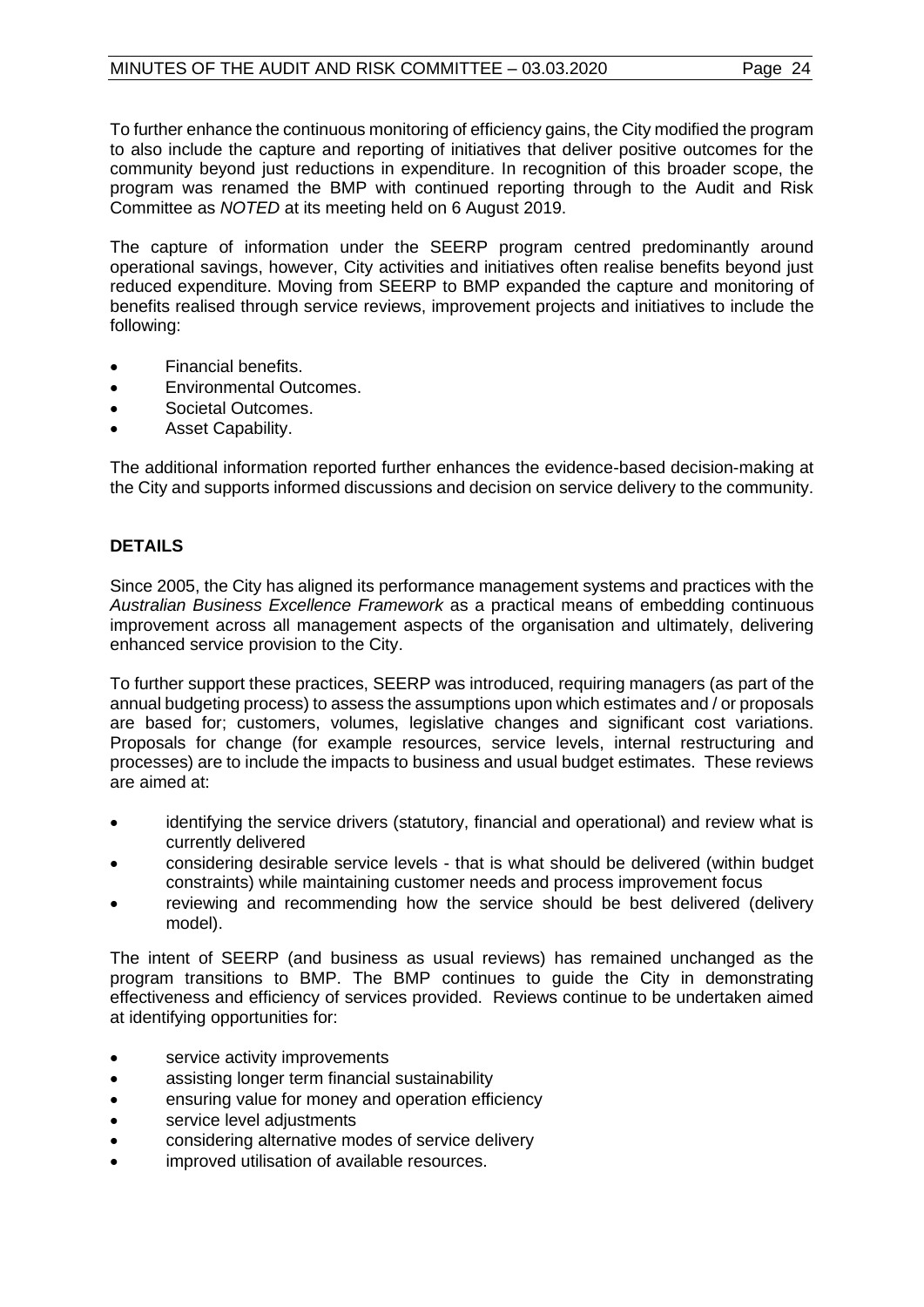# Transition from SEERP to Benefits Management Program (BMP)

Work commenced on transitioning SEERP to BMP post the Audit and Risk Committee meeting held on 6 August 2019. This included the monthly business unit reporting template completed by Managers, being modified to improve the frequency and detail of information captured to support the transition to the BMP. The BMP reporting template (updated monthly), was revised to align with the expanded categories of the BMP. The BMP reporting template continues to be refined to ensure information captured is meaningful and appropriate to support the reporting requirements.

When benefits are reported it is at the commencement of a service review, improvement project or initiative. At this point, they are forecasted benefits. Benefits may be realised incrementally throughout the life of service reviews, improvement projects or initiatives. Final benefits realisation occurs at the end of a service review, improvement project or initiative. Based on this, reporting is completed in these stages, forecasted and realised.

Benefits management has been included as a standing agenda item for meetings of the Strategic Executive Leadership Team and the Executive Management Sessions.

Quarter four for 2019-20 will see work commence on developing an analytical reporting tool for real time monitoring and reporting of the BMP. It is proposed that the development of this tool will be completed in-house. The manual reporting processes and systems will remain in place until the development, testing and go live are deemed accurate and successful.

#### Summary of BMP achievements

It should be noted that projects, improvement projects and initiatives may report benefits for more than one category. For example:

The installation of the Climate wizard pre-cooling air-conditioning system installed in the Joondalup administration building. It is estimated that financial savings of approximately \$11,900 per annuum could be achieved based on the kilowatts per hour energy consumption of 2018-19. In addition to the estimated financial savings, the reduced energy consumption will improve the efficiency of the existing air- condition system resulting in reduced carbon emissions.

For the period 1 July to 31 December 2019 there have been 15 occurrences of benefits reported across eight of the City's 16 business units. Of the 15 occurrences, benefits have fallen into two categories; financial (15) and environmental (3).

Forecasted financial benefits for 1 July to 31 December 2019 are at \$778,733. To date, of the \$778,733, realised financial benefits total \$483,530. Individual forecasted financial benefits range from \$3,200 to \$418,437.

The change in the mode of service delivery to the seasonal mowing program had a forecasted financial benefit of \$324,000 and a realised financial benefit of \$418,437. Moving to an outsourced service delivery model has resulted in six full time equivalent (FTE) employee positions no longer required. These six positions have been removed from the City's employee numbers.

Additionally, as Business Unit Managers continually review services levels, modes of service and innovate, a further 0.76 FTE have been removed from the City's employee numbers at a financial benefit of \$65,093. In total, employee costs have been reduced by \$483,530 and 6.76 FTE. It should also be noted that the City has also reduced employee numbers by an additional 1.32 FTE. The vacant positions had not been budgeted for in the current financial year and as a result, do not appear on Attachment 1.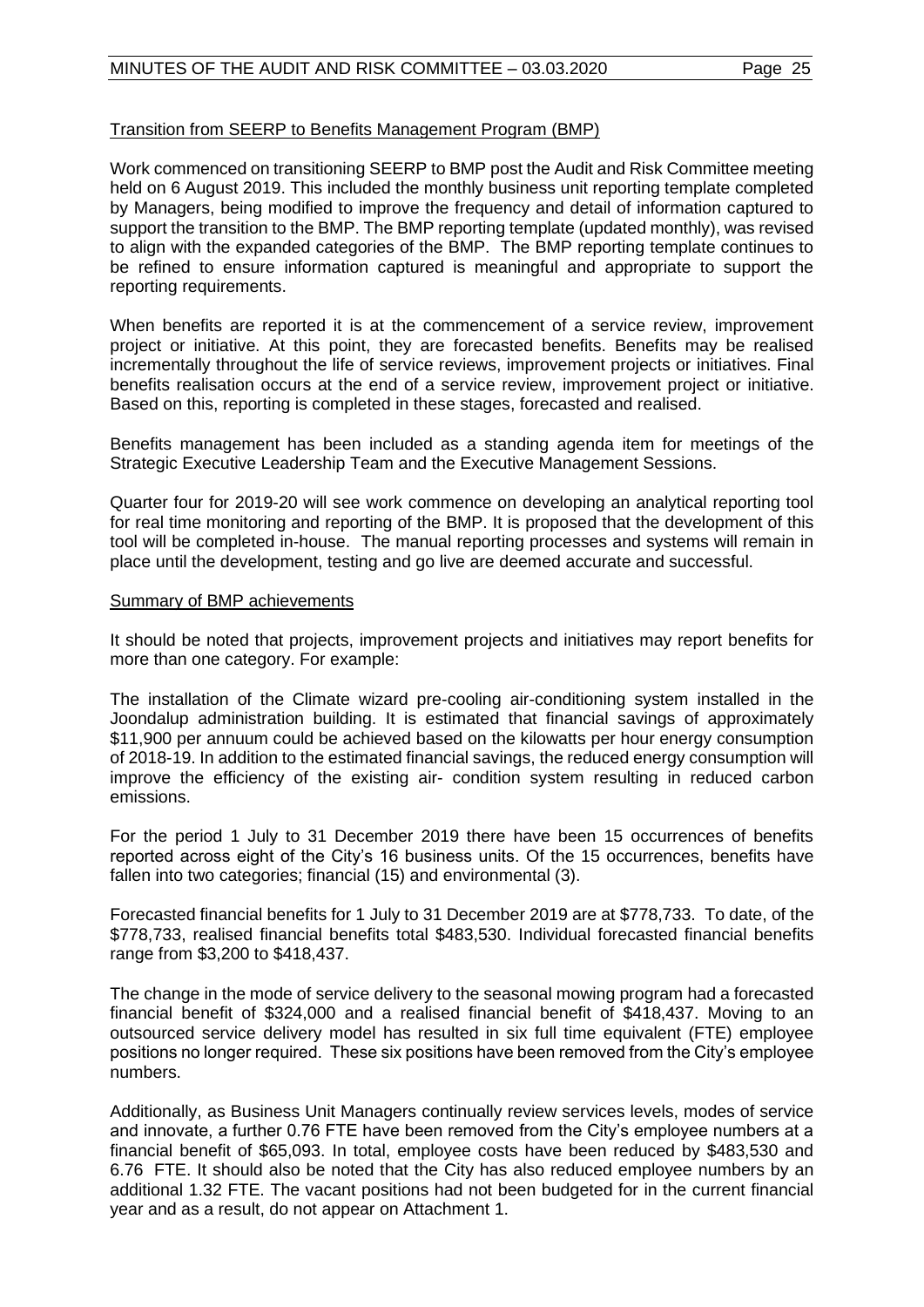Reviews completed of the City's advertising and communication channels has identified a forecasted financial benefit of \$85,000 by moving to new communication methods and platforms.

The closure of the Whitfords Customer Service Centre has a forecasted benefit of \$110,000 and review of leases for the print room copiers is forecasting benefits of \$61,740.

Service delivery model reviews and implementation at Craigie Leisure Centre has identified additional revenue benefit of \$110,000 as a result of Swimming WA commencing their squad program.

Reduced energy consumption is being predicted through the installation of systems that have increased operation efficiency leading to a forecasted reduction in carbon emissions which will provide an environmental benefit.

# **Legislation / Strategic Community Plan / Policy implications**

| Legislation | Local Government Act 1995.                 |  |  |
|-------------|--------------------------------------------|--|--|
|             | Local Government (Audit) Regulations 1996. |  |  |

#### **Strategic Community Plan**

- **Key theme Governance and Leadership.**
- **Objective Corporate capacity.**

**Strategic initiative** Continuously strive to improve performance and service delivery across all corporate functions.

**Policy** Not applicable.

#### **Risk management considerations**

The review of the City's activities ensures the effective and efficient allocation of resources and service levels. Cost efficiency targets are essential to ensure the City's *20 Year Strategic Financial Plan* and *Strategic Community Plan* are achievable.

#### **Financial / budget implications**

Not applicable.

#### **Regional significance**

Not applicable.

#### **Sustainability implications**

Not applicable.

# **Consultation**

Not applicable.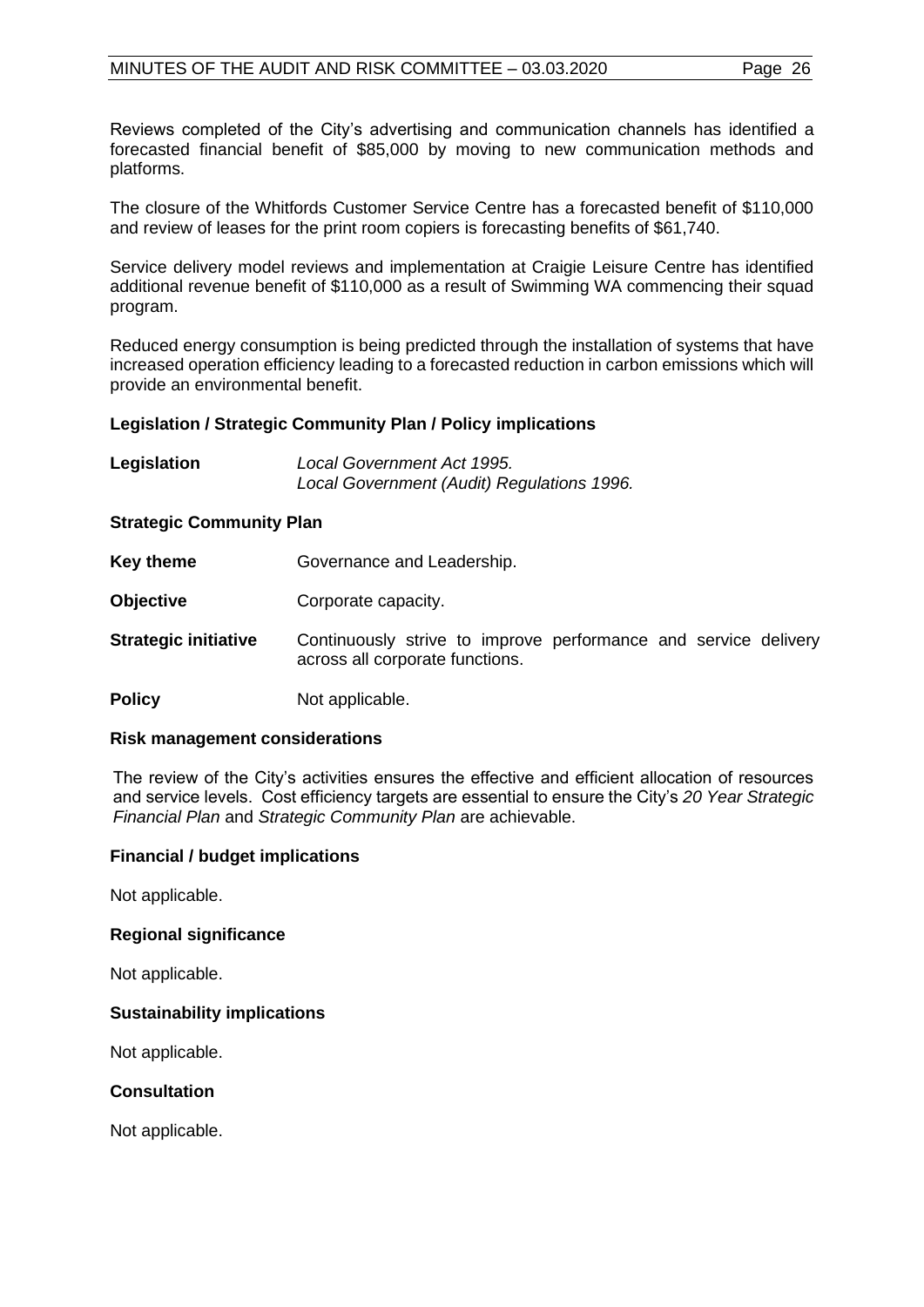# **COMMENT**

Not applicable.

# **VOTING REQUIREMENTS**

Simple Majority.

# **MOVED Cr Hamilton-Prime, SECONDED Mayor Jacob that the Audit and Risk Committee NOTES the update of the** *Benefits Management Program* **for the period 1 July to 31 December 2019.**

#### **The Motion was Put and CARRIED (8/0)**

**In favour of the Motion:** Cr McLean, Mayor Jacob, Crs Hamilton-Prime, Logan, May, Taylor, Thompson and Mr Thomas.

*Appendix 3 refers*

*To access this attachment on electronic document, click here: [Attach3agnAUDIT200303.pdf](http://www.joondalup.wa.gov.au/files/committees/AURI/2020/Attach3agnAUDIT200303.pdf)*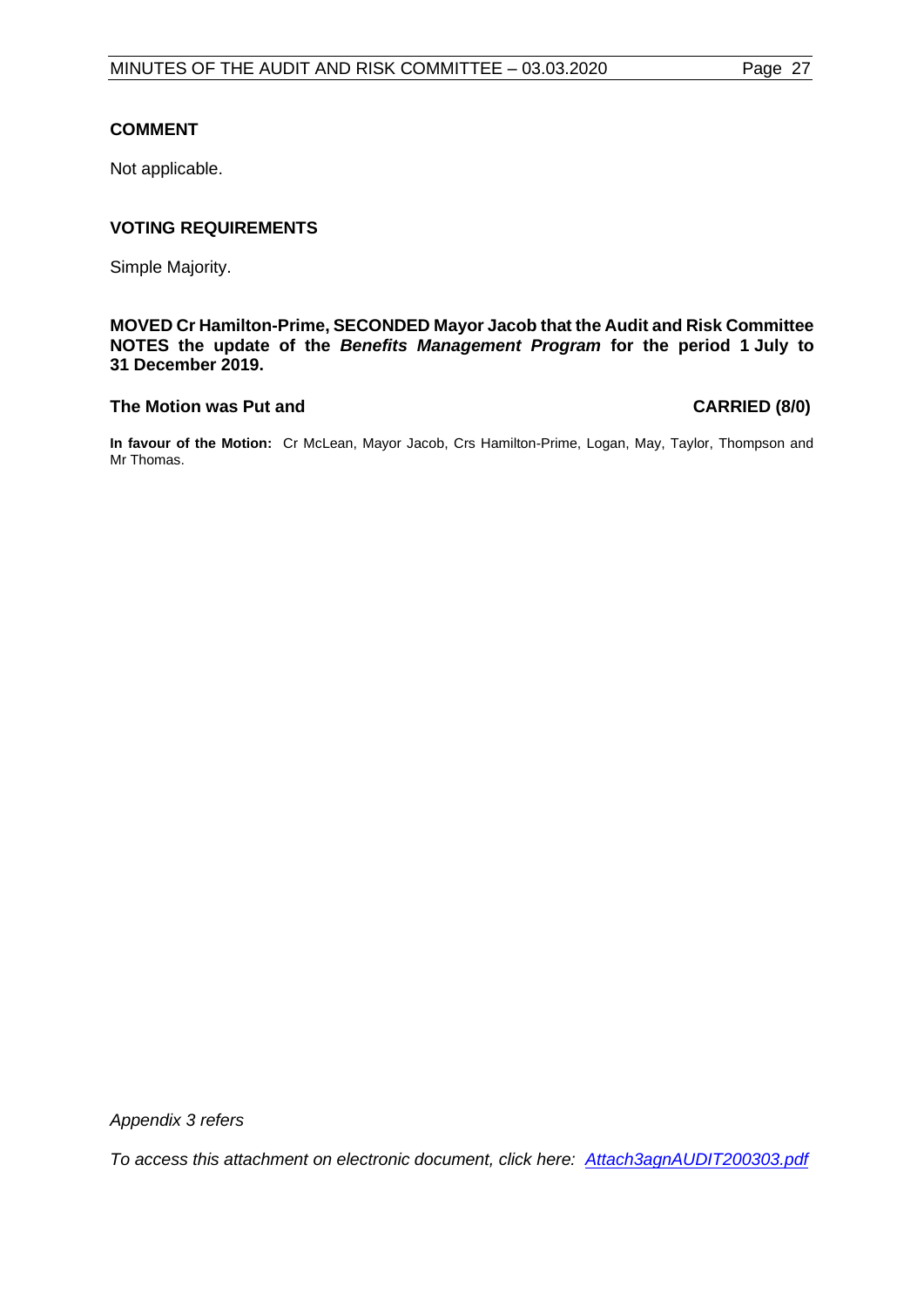| <b>Name/Position</b>      | Mr Richard Thomas, External Member.                                  |  |  |
|---------------------------|----------------------------------------------------------------------|--|--|
| <b>Item No./Subject</b>   | Item 6 - Confidential – Three Yearly Review of Financial             |  |  |
|                           | Management Systems and Procedures.                                   |  |  |
| <b>Nature of interest</b> | Financial Interest.                                                  |  |  |
| <b>Extent of Interest</b> | As previously disclosed, as a former partner of Deloitte, Mr Thomas  |  |  |
|                           | still receives a quarterly payment under the terms of his Retirement |  |  |
|                           | Deed.                                                                |  |  |

#### **Disclosure of Financial Interest**

# <span id="page-27-0"></span>**PROCEDURAL MOTION TO ALLOW DISCLOSING EXTERNAL MEMBER TO PARTICIPATE – [02154, 08122]**

**MOVED Mayor Jacob, SECONDED Cr May that the Audit and Risk Committee:**

- **1 acting in accordance with section 5.68 of the** *Local Government Act 1995***;**
- **2 having considered the extent of the interest of External Member Mr Richard Thomas who has made disclosures under section 5.65 of the** *Local Government Act 1995* **in relation to Item 6 on the Audit and Risk Committee agenda for the meeting held on 3 March 2020;**
- **3 being satisfied that the interests so declared by External Member Mr Richard Thomas is so trivial or insignificant as to be unlikely to influence the disclosing member's conduct in relation to the matters being considered for Item 6 on the Audit and Risk Committee agenda for the meeting held on 3 March 2020,**

**RESOLVES to allow External Member Mr Richard Thomas to be present and to participate fully in the discussion and decision-making procedures relating to Item 6 on the Audit and Risk Committee agenda for the meeting held on 3 March 2020.**

# The Procedural Motion was Put and **CARRIED** (7/0)

**In favour of the Procedural Motion:** Cr McLean, Mayor Jacob, Crs Hamilton-Prime, Logan, May, Taylor and Thompson.

*Due to his financial interest, Mr Thomas abstained from voting.*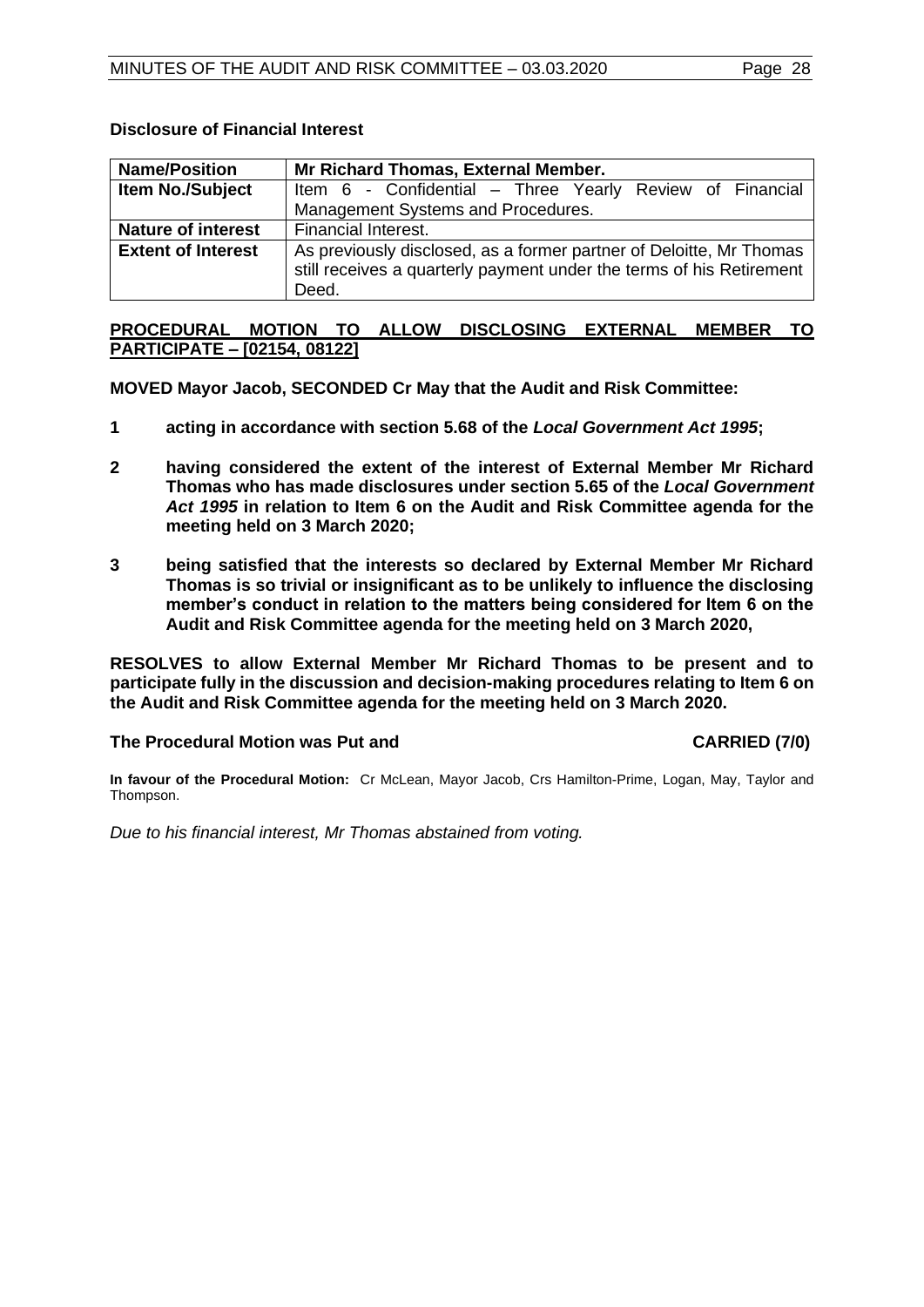<span id="page-28-0"></span>

| <b>ITEM 6</b>                         | <b>FINANCIAL</b><br><b>PROCEDURES</b> | CONFIDENTIAL - THREE YEARLY REVIEW<br><b>OF</b><br><b>SYSTEMS</b><br><b>MANAGEMENT</b><br><b>AND</b>                |
|---------------------------------------|---------------------------------------|---------------------------------------------------------------------------------------------------------------------|
| <b>WARD</b>                           | All                                   |                                                                                                                     |
| <b>RESPONSIBLE</b><br><b>DIRECTOR</b> | Mr Garry Hunt<br>Office of the CEO    |                                                                                                                     |
| <b>FILE NUMBER</b>                    | 17871                                 |                                                                                                                     |
| <b>ATTACHMENTS</b>                    | Attachment 1                          | <b>Review of Financial Management Systems</b><br>and Procedures                                                     |
|                                       |                                       | (Please Note: The Report and Attachment is confidential and<br>will appear in the official Minute Book only).       |
| <b>AUTHORITY / DISCRETION</b>         | Council (that is for 'noting').       | Information - includes items provided to Council for<br>information purposes only that do not require a decision of |

This report is confidential in accordance with Section 5.23(2)(f)(ii) of the *Local Government Act 1995*, which also permits the meeting to be closed to the public for business relating to the following:

- *(f) a matter that if disclosed, could be reasonably expected to -*
	- *(ii) endanger the security of the local government's property.*

A full report was provided to Elected Members under separate cover. The report is not for publication.

#### **MOVED Cr Hamilton-Prime, SECONDED Cr Taylor that Council NOTES the results of the Chief Executive Officer's review of the appropriateness and effectiveness of the City's financial management systems and procedures forming Attachment 1 to this Report.**

#### **The Motion was Put and CARRIED (8/0)**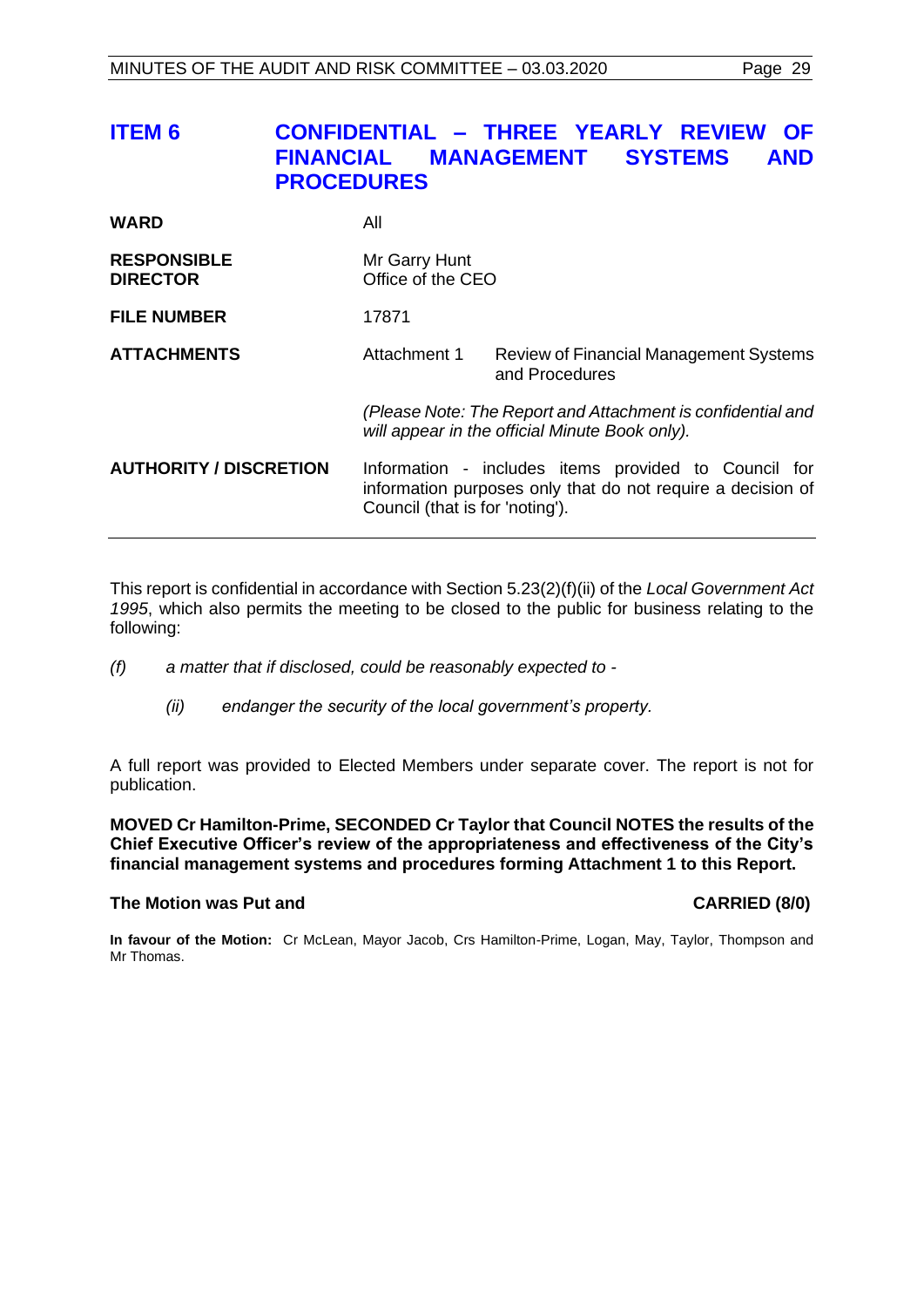# <span id="page-29-0"></span>**ITEM 7 CONFIDENTIAL – STATUS REPORT – OFFICE OF THE AUDITOR GENERAL INFORMATION SYSTEMS AUDIT**

| <b>WARD</b>                           | All                                                                                                                                                    |
|---------------------------------------|--------------------------------------------------------------------------------------------------------------------------------------------------------|
| <b>RESPONSIBLE</b><br><b>DIRECTOR</b> | Mr Garry Hunt<br>Office of the CEO                                                                                                                     |
| <b>FILE NUMBER</b>                    | 106169                                                                                                                                                 |
| <b>ATTACHMENTS</b>                    | Nil.                                                                                                                                                   |
| <b>AUTHORITY / DISCRETION</b>         | Information - includes items provided to Council for<br>information purposes only that do not require a decision of<br>Council (that is for 'noting'). |

This report is confidential in accordance with Section 5.23(2)(f)(ii) of the *Local Government Act 1995*, which also permits the meeting to be closed to the public for business relating to the following:

- *(f) a matter that if disclosed, could be reasonably expected to -*
	- *(ii) endanger the security of the local government's property.*

A full report was provided to Elected Members under separate cover. The report is not for publication.

**MOVED Cr Logan, SECONDED Cr May that the Audit and Risk Committee NOTES the status of the findings identified during the Office of the Auditor General Information Systems Audit for the period 1 July 2018 to 30 June 2019, with recommendation completion dates of 31 December 2019 and / or 31 January 2020.**

#### **The Motion was Put and CARRIED (8/0)**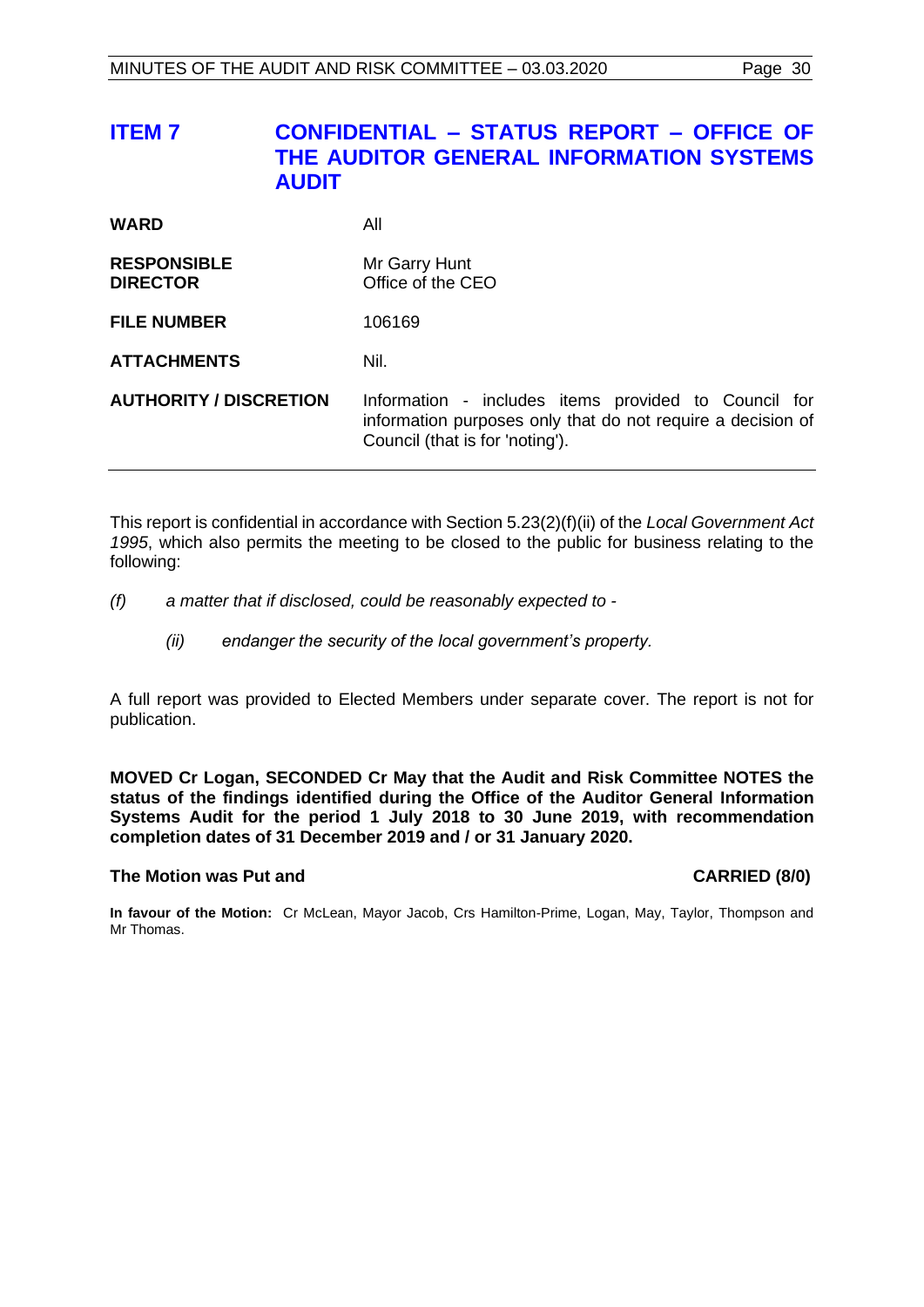The Presiding Member indicated he would put Items 8 and 9 by exception resolution.

#### **Disclosure of interest affecting impartiality**

| <b>Name/Position</b>      | Mr Garry Hunt, Chief Executive Officer.                       |
|---------------------------|---------------------------------------------------------------|
| <b>Item No./Subject</b>   | Item 8 - Confidential - Chief Executive Officer's Credit Card |
|                           | Expenditure - July - September 2019.                          |
| <b>Nature of interest</b> | Interest that may affect impartiality.                        |
| <b>Extent of Interest</b> | The Chief Executive Officer is the card holder.               |

# <span id="page-30-0"></span>**ITEM 8 CONFIDENTIAL - CHIEF EXECUTIVE OFFICER'S CREDIT CARD EXPENDITURE (JULY – SEPTEMBER 2019)**

| <b>WARD</b>                           | All                                                                                                                                                    |                                                                                              |  |
|---------------------------------------|--------------------------------------------------------------------------------------------------------------------------------------------------------|----------------------------------------------------------------------------------------------|--|
| <b>RESPONSIBLE</b><br><b>DIRECTOR</b> | Mr Mat Humfrey<br><b>Director Corporate Services</b>                                                                                                   |                                                                                              |  |
| <b>FILE NUMBER</b>                    | 09882                                                                                                                                                  |                                                                                              |  |
| <b>ATTACHMENTS</b>                    | Attachment 1                                                                                                                                           | Chief Executive Officer's Credit Card<br>Ended<br>Expenditure - Quarter<br>30 September 2019 |  |
|                                       | (Please Note: The Report and Attachment is confidential and<br>will appear in the official Minute Book only).                                          |                                                                                              |  |
| <b>AUTHORITY / DISCRETION</b>         | Information - includes items provided to Council for<br>information purposes only that do not require a decision of<br>Council (that is for 'noting'). |                                                                                              |  |

This report is confidential in accordance with Section 5.23(2)(a) of the *Local Government Act 1995*, which also permits the meeting to be closed to the public for business relating to the following:

• *a matter affecting an employee.*

A full report was provided to Elected Members under separate cover. The report is not for publication.

**MOVED Cr Hamilton-Prime, SECONDED Cr Logan that the Audit and Risk Committee NOTES the report on the corporate credit card usage of the Chief Executive Officer for the quarter ended 30 September 2019.**

# **The Motion was Put and CARRIED (8/0)**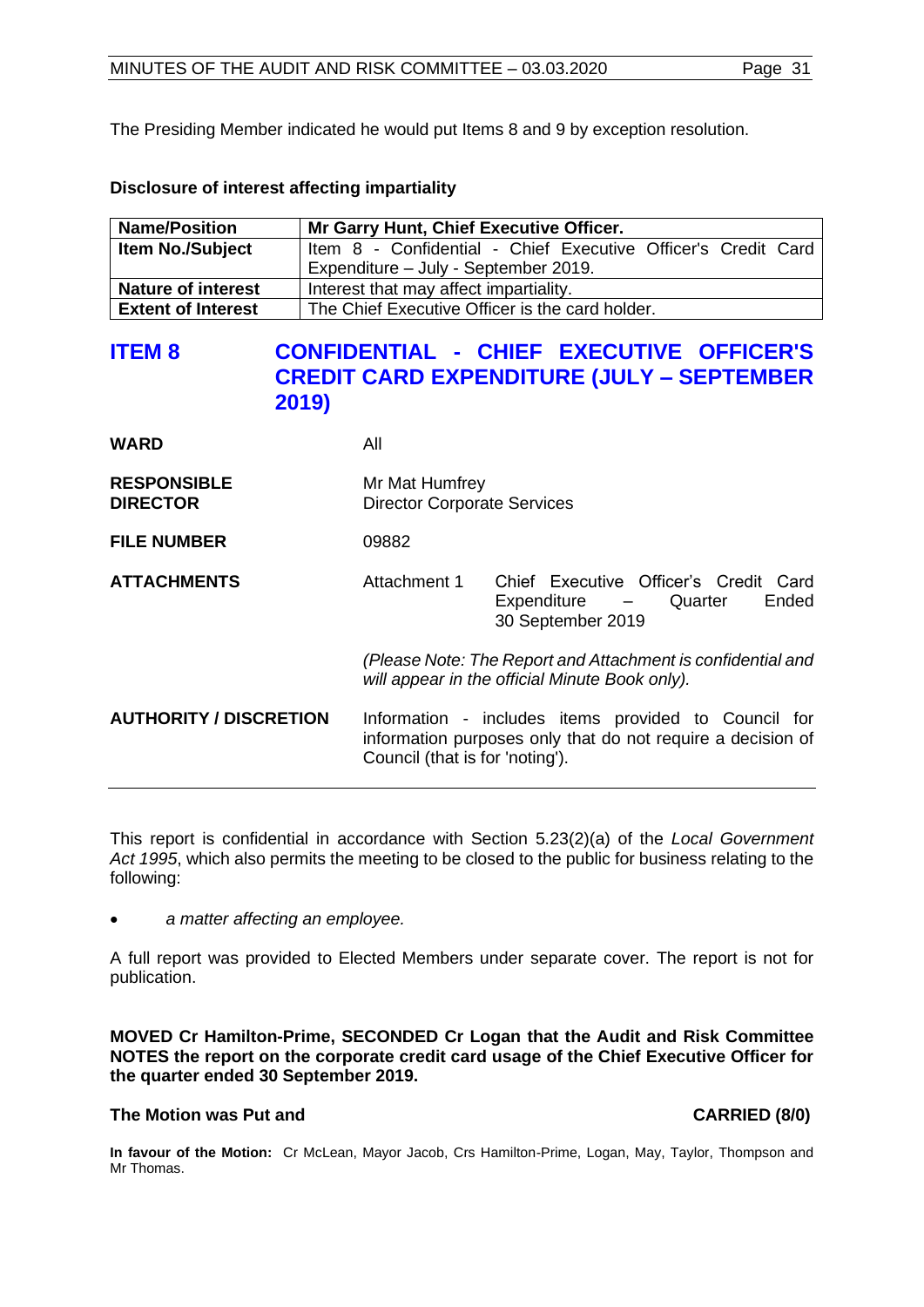| <b>Name/Position</b>      | Mr Garry Hunt, Chief Executive Officer.                       |
|---------------------------|---------------------------------------------------------------|
| <b>Item No./Subject</b>   | Item 9 - Confidential - Chief Executive Officer's Credit Card |
|                           | Expenditure – October - December 2019.                        |
| <b>Nature of interest</b> | Interest that may affect impartiality.                        |
| <b>Extent of Interest</b> | The Chief Executive Officer is the card holder.               |

#### **Disclosure of interest affecting impartiality**

# <span id="page-31-0"></span>**ITEM 9 CONFIDENTIAL - CHIEF EXECUTIVE OFFICER'S CREDIT CARD EXPENDITURE (OCTOBER – DECEMBER 2019)**

| <b>WARD</b>                             | All                                                                                                                                                    |                                                                                             |  |
|-----------------------------------------|--------------------------------------------------------------------------------------------------------------------------------------------------------|---------------------------------------------------------------------------------------------|--|
| <b>RESPONSIBLE</b><br><b>A/DIRECTOR</b> | Mr Mat Humfrey<br><b>Corporate Services</b>                                                                                                            |                                                                                             |  |
| <b>FILE NUMBER</b>                      | 09882                                                                                                                                                  |                                                                                             |  |
| <b>ATTACHMENT</b>                       | Attachment 1                                                                                                                                           | Chief Executive Officer's Credit Card<br>Ended<br>Expenditure - Quarter<br>31 December 2019 |  |
|                                         | (Please Note: The Report and Attachment is confidential and<br>will appear in the official Minute Book only).                                          |                                                                                             |  |
| <b>AUTHORITY / DISCRETION</b>           | Information - includes items provided to Council for<br>information purposes only that do not require a decision of<br>Council (that is for 'noting'). |                                                                                             |  |

This report is confidential in accordance with Section 5.23(2)(a) of the *Local Government Act 1995*, which also permits the meeting to be closed to the public for business relating to the following:

• *a matter affecting an employee.*

A full report was provided to Elected Members under separate cover. The report is not for publication.

**MOVED Cr Hamilton-Prime, SECONDED Cr Logan that the Audit and Risk Committee NOTES the report on the corporate credit card usage of the Chief Executive Officer for the quarter ended 31 December 2019.**

#### **The Motion was Put and CARRIED (8/0)**